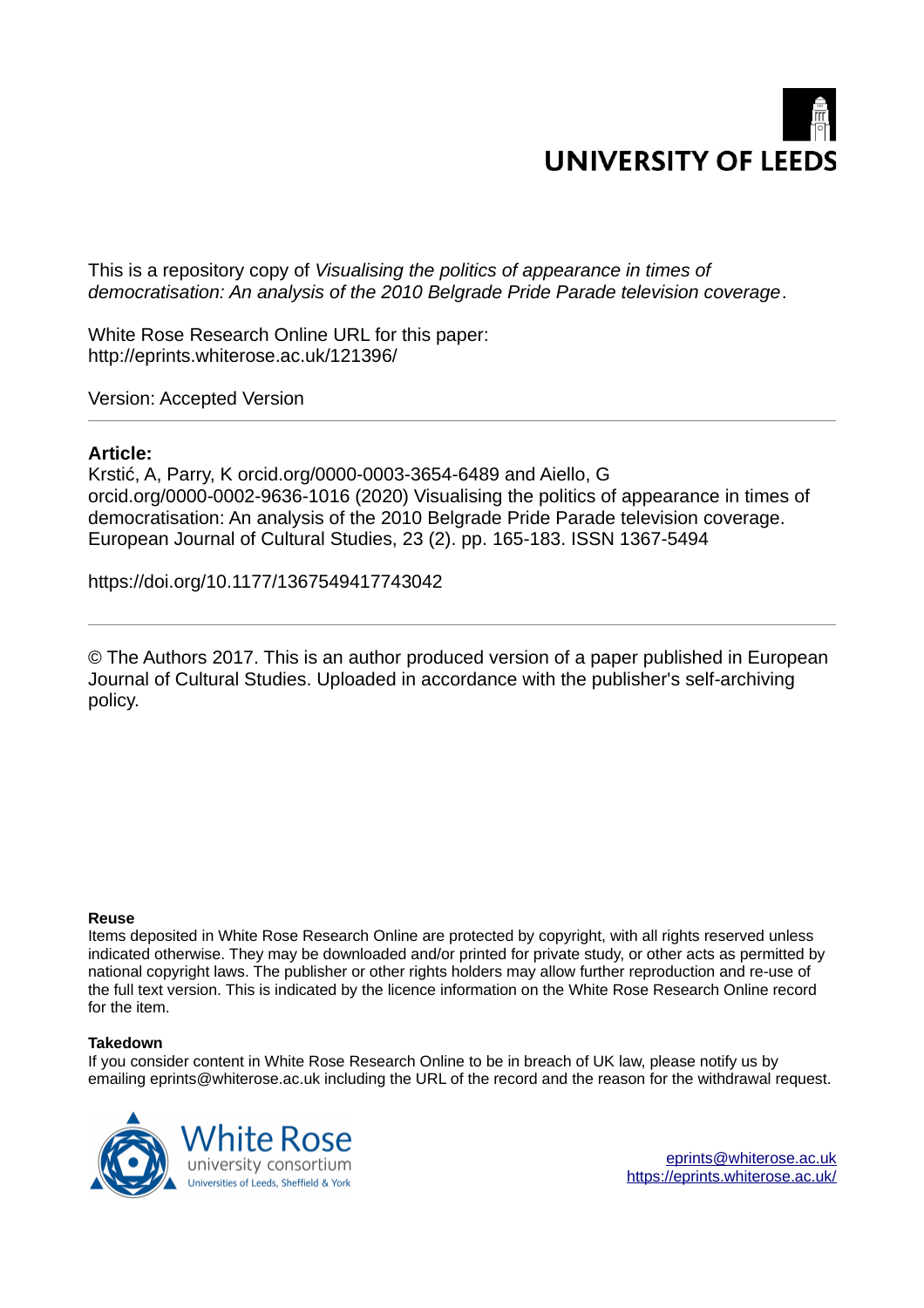# **Visualising the politics of appearance in times of democratisation: An analysis of the 2010 Belgrade Pride Parade television coverage**

Co-Authors: Aleksandra Krstic, Katy Parry, Giorgia Aiello

(Accepted by European Journal of Cultural Studies (11 September 2017)

# **Abstract**

The 2010 Belgrade Pride Parade represents a critical moment in the story of Serbia's democratisation process and highlights the threat that right-wing extremism poses to democratic rights and personal freedoms. Through a focus on patterns of visibility and visuality in the coverage of different protagonists in the streets of Belgrade, we explore the ways in which distinct communities perform their affinities, their right to be seen in public spaces, and rejection of 'the other'. We conduct a visual framing analysis across four news programmes (RTS, Prva TV, TVB92 and Pink TV) emphasising the stylistic-semiotic choices which work to construct the contested spaces of the city. In shifting attention to how the news images work to create the spaces of political 'appearance' and the potentials for political agency through mediated visibility, the article explores the uneasy ambivalence of the democratisation process for authorities and the resulting marginalisation of the LGBT community in news coverage.

**Keywords**: Pride Parade, LGBT, democratisation, Serbia, Belgrade, Europeanisation, visual framing, visibility, visuality, television news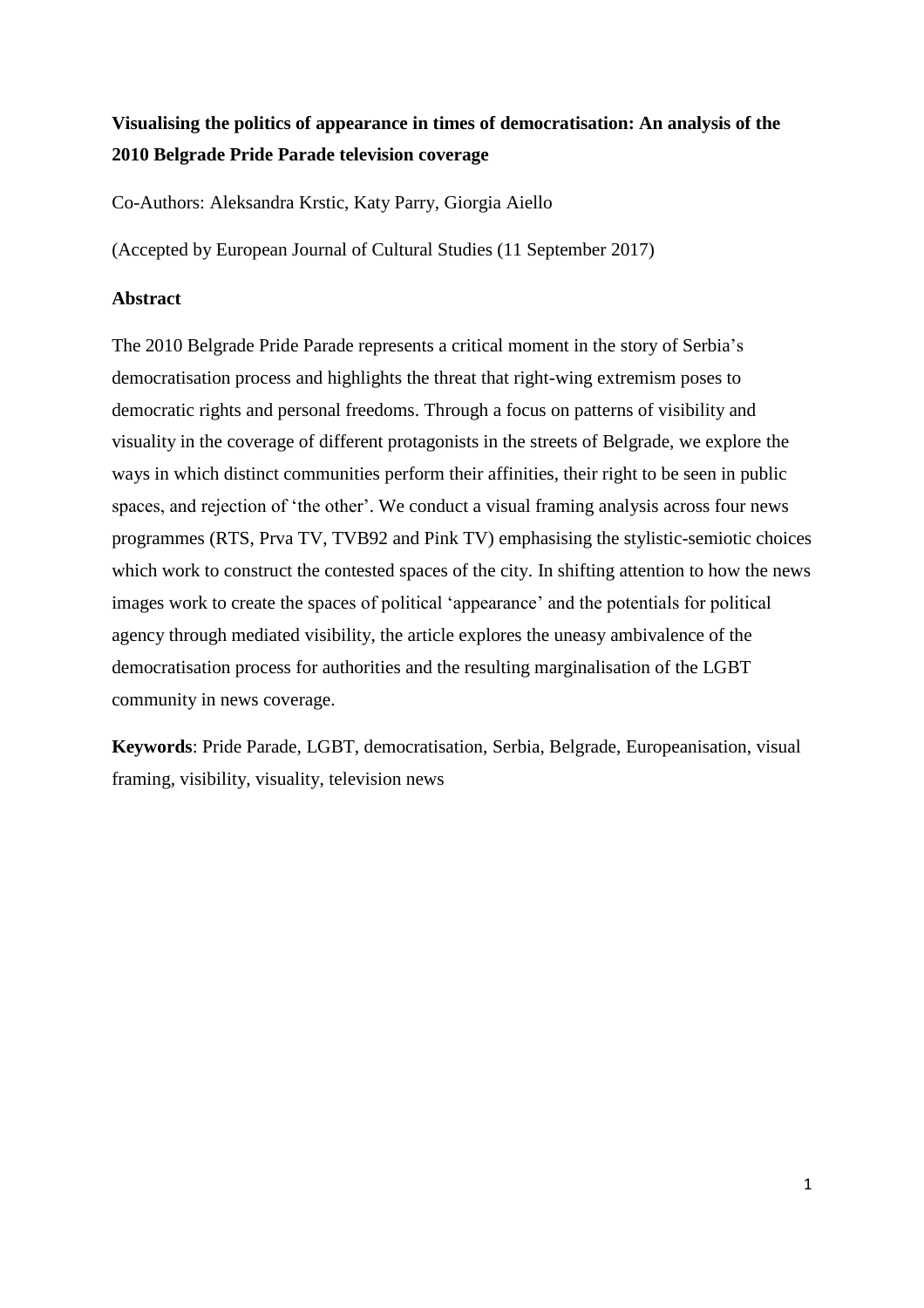**Visualising the politics of appearance in times of democratisation: An analysis of the 2010 Belgrade Pride Parade television coverage** 

## **Introduction**

This article considers the 2010 Pride Parade in Belgrade as a key mediated moment through which to explore struggles for visibility between distinct actors or communities during a period of democratisation in Serbia. The 2010 Pride Parade has been interpreted as a victory of democracy over illiberal forces, a 'watershed' moment for LGBT rights in Serbia, and a step towards European integration (Mikuš, 2011). However, massive violence not only cast a shadow over the supposed victory but also affected the trajectory of democratisation in the years ahead.

At the heart of this study are concerns around the contested spaces of the city and how such conflicts for recognition in public spaces are represented in the news media. Whilst we draw upon previous research focused on street protest and Pride parades, this study contributes new insights due to both the distinctly non-celebratory coverage of the parade, and the illiberal motives of the protesters who violently opposed the event and its organisers. Through a visual framing analysis of the television coverage of the Pride parade and the protests which sought to disrupt the event, we explore the way in which television coverage constructs this struggle for visibility, but also the spatial politics of the city street where divisions and modes of watching and seeing are enacted through journalistic stylistic conventions and constraints (e.g. of safety, access).

The Pride Parade in Belgrade took place in 2010, after earlier attempts in 2001 and 2009 had been cancelled due to threats from right-wing extremists. 'Belgrade Pride' therefore represented a symbolic test for Serbia's nascent democracy – on one side the LGBT 'community' supported by Western NGOs, the EU and human rights organisations; $<sup>1</sup>$  on the</sup> other side, right-wing nationalist groups and numerous conservative organisations, including the Serbian Orthodox Church and several political parties (for example, Serbian Radical Party, Democratic Party of Serbia). Importantly, between the two groups other political parties remained relatively silent, with the police positioned as responsible for maintaining security and protecting the parade from the more violent groups.

2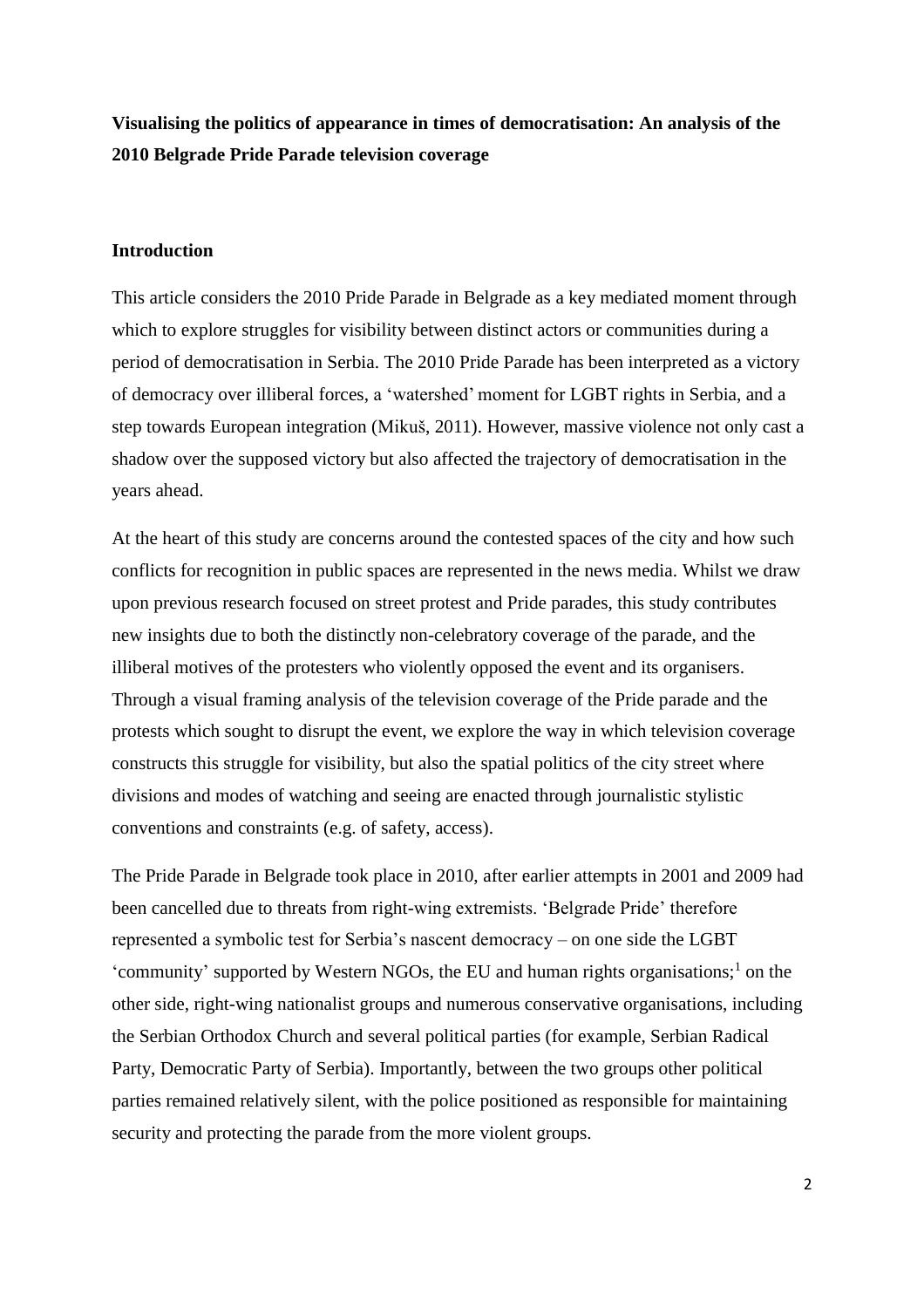Four distinct 'camps' are portrayed in the coverage: the LGBT community, the counterprotesters, the police, and politicians. However, the four news programmes we analyse (RTS, Prva TV, TVB92 and Pink TV) are also political actors in the mediation of the resulting clashes, providing interpretive frameworks in their coverage. In particular we find Rodriguez and Dimitrova's (2011) four-tiered model of visual framing productive for identifying dominant stylistic and symbolic features in the coverage, especially the degree to which protagonists are successful in claiming their right to be seen on the streets of Belgrade. We approach the television news coverage of Belgrade Pride and the subsequent violent protests as offering a window into the mediated 'spaces of appearance' (Butler, 2011), where groups of protagonists make political claims and express a sense of identity, grievance or resistance in the struggle for mediated visibility. In particular we ask: how is the conflict between the protagonists on the streets of Belgrade visualised in the coverage? Who is shown to occupy the city space and what is the nature of the afforded visibility? How is the tension between Europeanisation and Serbian nationhood stylistically and symbolically represented?

It is our contention that emphasising the visual aspects of the coverage provides a nuanced way to examine the stylistic-semiotic processes through which members of distinct communities are portrayed and positioned within the news. Taking to the streets is a symbolic act as well as a public demand for social recognition or change, with media visibility a central objective. It is however in the particular context of Serbian history and society that the Belgrade Pride Parade's 'politics of appearance' take place. Before engaging in our analysis of television coverage, we outline key factors in the political and cultural struggles in contemporary Serbia, showing how Belgrade Pride took centre stage in the discursive and physical battles over Europeanisation and citizenship, but also how aligning LGBT rights with EU accession ironically works to entrench the homophobic nationalist view of sexual minorities as a threatening 'other' needing to be contained (Stakić 2015).

#### **The Serbian context: The meanings and politics of street protest and Pride parades**

Our first sub-section below presents a brief overview of the rich symbolism associated with street protest in Serbia, before turning to the more recent tensions sparked by holding Pride parades during a period of often ambivalent Europeanisation, where Serbian authorities have attempted to comply with anti-discrimination legislation whilst pandering to the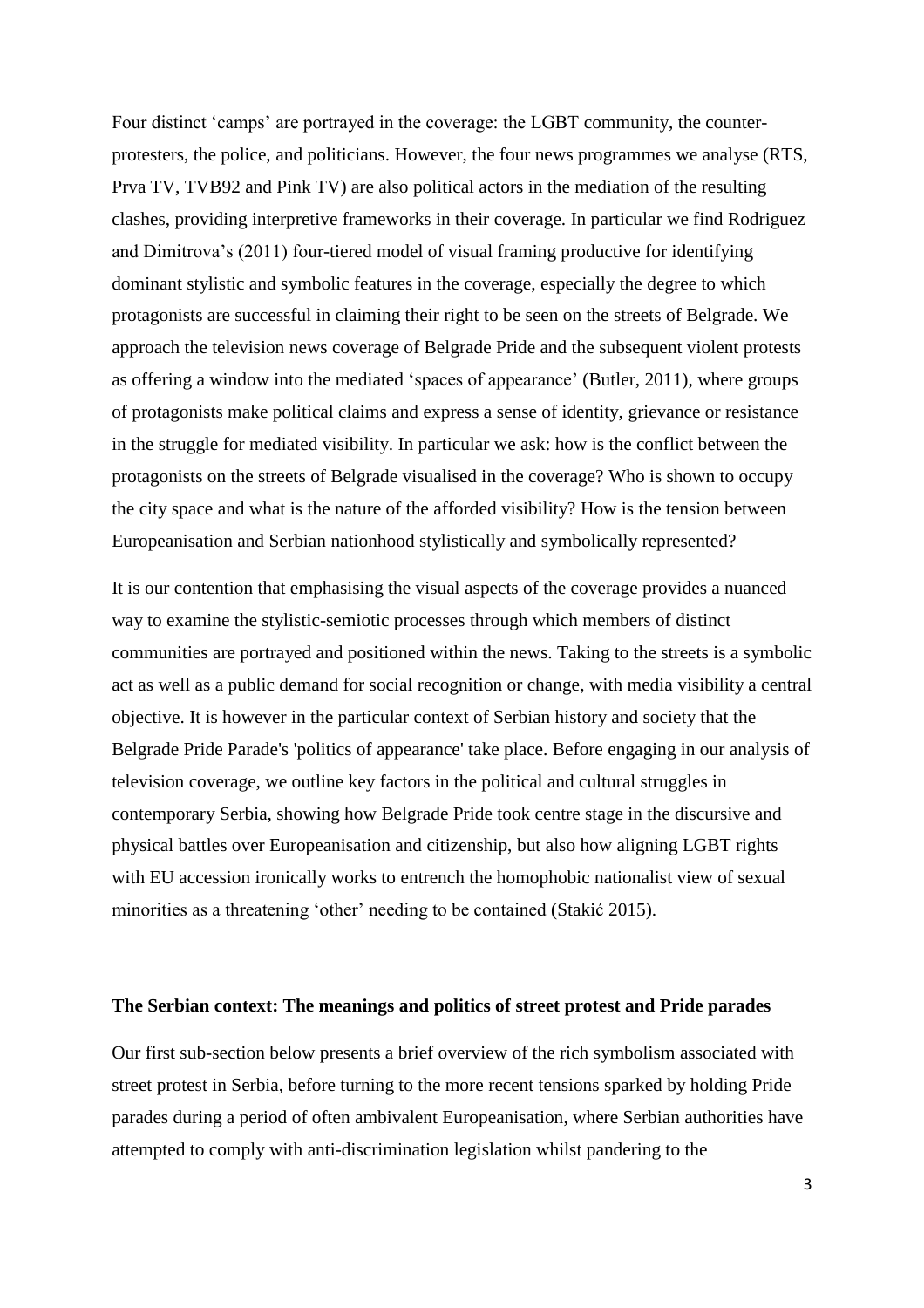'securitisation' discourse that casts sexual minorities as a threat to the 'norms' of Serbian nationhood (Stakić 2015). Following this, we explore the role of visibility and visuality inherent to such proclamations of rights and identities, before turning to the findings of our empirical study.

### **Street protest in Serbia**

There is a rich history of street protest in Serbia where the struggle for the city plays out in highly symbolic performances of identity and belonging. In the mid-nineties, during the authoritarian rule of Slobodan Milošević, the streets of Belgrade became the space for various democratic initiatives. Perhaps the most visually striking street performance was the 'Funeral for the University' in October 1992, representing students' reaction to the newly adopted University Law. Students performed the obituary, stating that 'the University of Belgrade (1838-1992) has died' in a theatrical display (cited in Tomić, 2009: 214). City squares and the streets became an agora for expressing opinions different from mainstream politics during the three-month civic and student protests calling on Milošević to withdraw from power in 1996-97. As Vujović (1997: 142) describes, the streets became an arena where 'opinions were shaped, tastes expressed, collective irony spoken' and where humorous and carnivalesque political culture was born and practiced (see also Mimica, 1997).

Spasić and Pavićević (1997) recognise several key symbols employed during the civic protests in 1996 and 1997 against Milošević's regime. The first symbol they identify is the walk itself: 'Walking through the city, stopping the traffic, conveyed a message of "possessing" the city - not even "conquering" it, since it was already "ours"' (Spasić and Pavićević, 1997: 78). Other visual symbols, such as placards reading 'Belgrade Is the World' along with the flags of political parties, other countries and rock'n'roll bands, were carried during the protest, conveying an important message of Serbia being part of a global community: 'Foreign flags at the protest were clearly meant as an attempt to break this cage, the message being "we are not afraid of the world, we do not accept to be walled in"' (Spasić and Pavićević, 1997: 78-79).

For Dragićević Šešić (1997: 101), the importance of the colourful street walk during the student protests during the 1990s was a 'witty response to the continuing campaign by the authorities who tried to present demonstrations in official media as violent and destructive'. In an initiative clearly calculated as a visually symbolic action, protesters organised a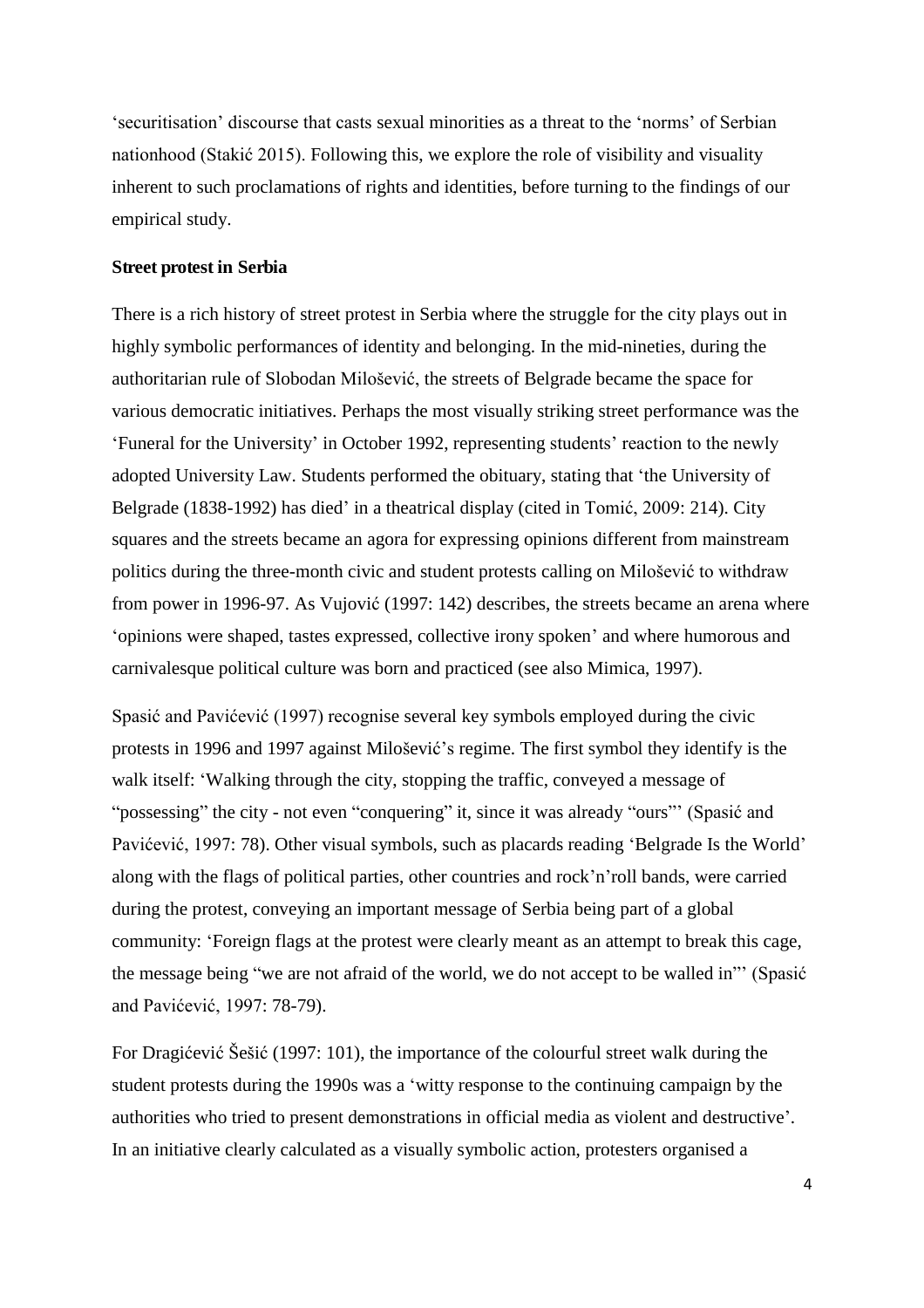'cleaning of the public space', using shampoos and detergents to 'decontaminate' the main city square following the arrival of Milošević's supporters at a Socialist Party of Serbia convention (Tomić, 2009: 215).

In presenting this condensed history of street protests during the 1990s our key point is that both the distinctive visuality of the demonstrations and the ritualistic walking through the streets hold potent symbolic power in the Serbian (and specifically Belgrade) context. Following such traditions, Pride organisers clearly connect the right to walk the streets and to celebrate the presence of sexual minorities with a declaration of political agency and urban belonging. As our later analysis shows, the visual framing approach draws attention to the ways in which protagonists are seen to 'possess' the city streets in the televised news coverage. When the 2010 Pride Parade attempts to stride into this contested public space, we can see how simmering tensions relating to EU integration, democratic rights and national pride erupted on the Belgrade streets.

## **Serbian LGBT rights in the context of Europeanisation**

After the fall of Milošević's regime and his extradition to The Hague in 2001, the new democratic government moved towards EU accession. In this context, several LGBT organisations asked the state to allow the first Pride parade to be held in Belgrade. However, this 2001 parade was stopped by the police following violent attacks against the LGBT community. Ultimately, it turned into the 'bloody parade' as the city was demolished, and with policemen and protesters severely injured (Ejdus and Božović, 2016). Clearly, neither the protection of sexual minorities nor freedom of assembly could be guaranteed only a year after the authoritarian regime's fall. During the rule of Milošević, nationalists perceived the LGBT population as a morally corrupt effeminate elite who sided with Serbia's numerous enemies, and homosexuality had continued to be a criminal offence until 1994 (Kahlina, 2013). Being a traitor of 'true' Serbianhood carried a much deeper stigmatisation, related not only to sexual minorities, but also to Kosovo Albanians, NATO and the EU, which heavily influenced the construction of Serbia's democratic character (Papić, 1994).

Alongside extensive reforms and the transferral of war criminals to the International Criminal Tribunal for the Former Yugoslavia (ICTY), the protection of minorities became an integral part of the democratisation process. Under strong EU pressure, the Anti-Discrimination Act was adopted by the Serbian Parliament in 2009, aimed at promoting gender equality and the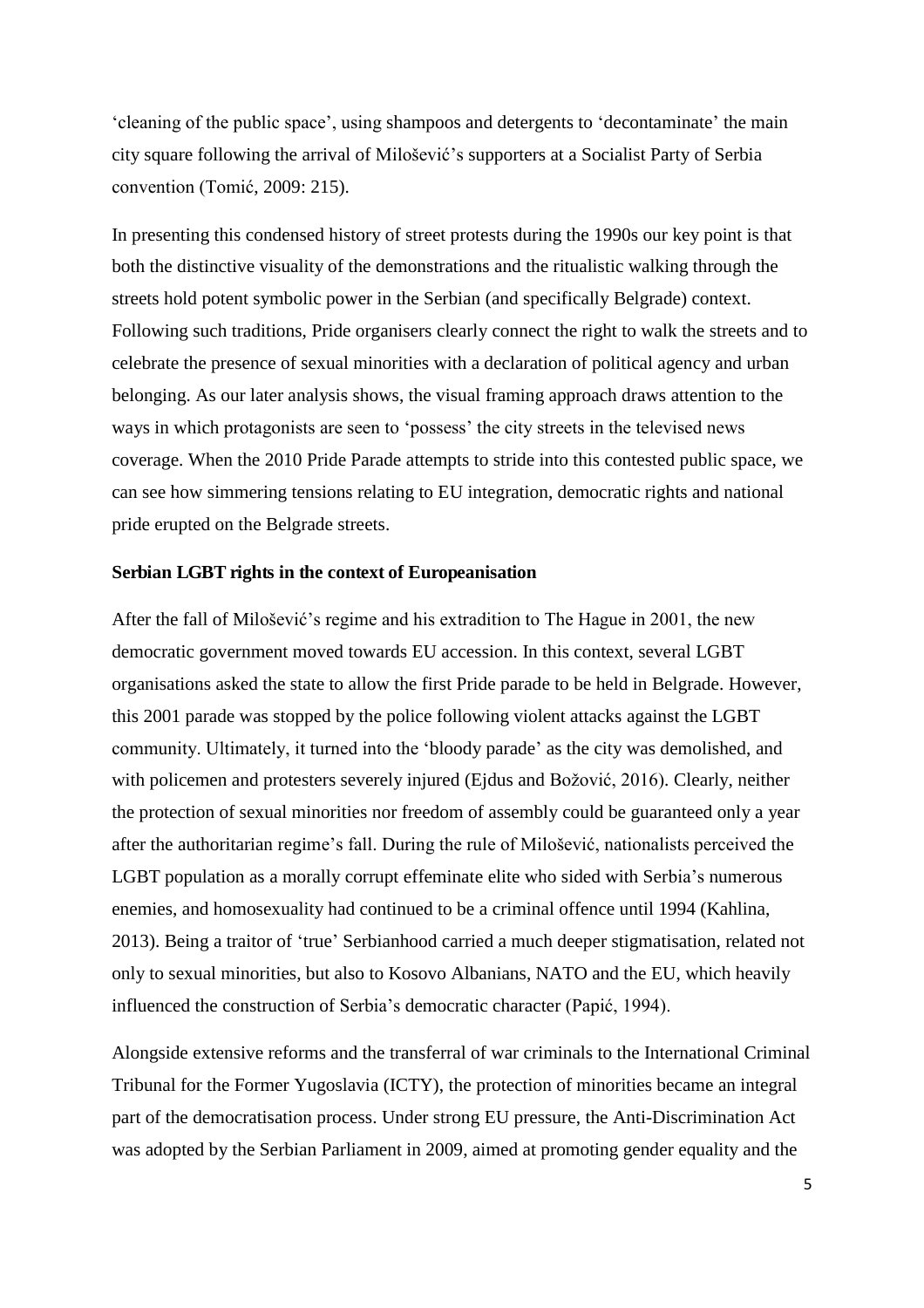protection of minorities. Along with support from EU representatives, this emboldened LGBT campaigners to organise a Pride Parade in September 2009. However, the parade once again had to be cancelled due to security concerns (or lack of genuine support from the government) and homophobic sentiment continued to be exploited by far right and nationalist groups. In the year that followed, the LGBT community worked hard to build stronger ties with human rights NGOs, progressive political parties and the Western international community. The President of Serbia, Boris Tadić, met with representatives of LGBT organisations and supported their efforts to organise the parade: 'The Pride Parade will be a civilising step forward showing that Serbia is a secure place for all citizens' (quoted in BLIC, 2010). This resulted in the announcement of the 2010 Belgrade Pride Parade, scheduled for October and construed as a test of Serbia's readiness to meet the norms and standards of democratic citizenship.

On 10 October 2010 approximately 1000 parade participants started the walk from the park Manjež, encompassed the main streets where the national institutions and the most important government buildings are located, and ended in the Student Cultural Centre. Unable to attack the Belgrade Pride, around 6000 anti-LGBT protesters rioted across the city, when 132 policemen and 25 citizens were injured and 249 people arrested.<sup>2</sup> Nevertheless, the parade was considered a key 'success' and several months later, the Serbian government's efforts were rewarded when the EU Council forwarded Serbia's membership application to the European Commission.

Ejdus and Božović argue that the Serbian government's position during the parades was inconsistent: it tried to 'satisfy the EU and cater to homophobic publics' at the same time (2016: 2). The government had been challenged to show its commitment to fulfill key EU candidacy criteria, namely the respect of human rights, while at the same time dealing with security issues and repeated threats. In the wake of the parade, the national press agency reported the Minister of the Interior Ivica Dačić's statement,<sup>3</sup> which exemplified the ambivalent position of the authorities: 'As a politician who advocates European values and democracy I support the Pride Parade, while as the Minister of the Interior I have a duty to ensure the security of its participants' (RTV, 2010). Despite the instrumental ambivalence of the authorities, the 2010 parade has also been dubbed 'State Pride' by anthropologist Marek Mikuš (2011), due to the 'political alliance' formed between the parade organisers and the authorities. But the resulting militarised space created by the heavy police presence worked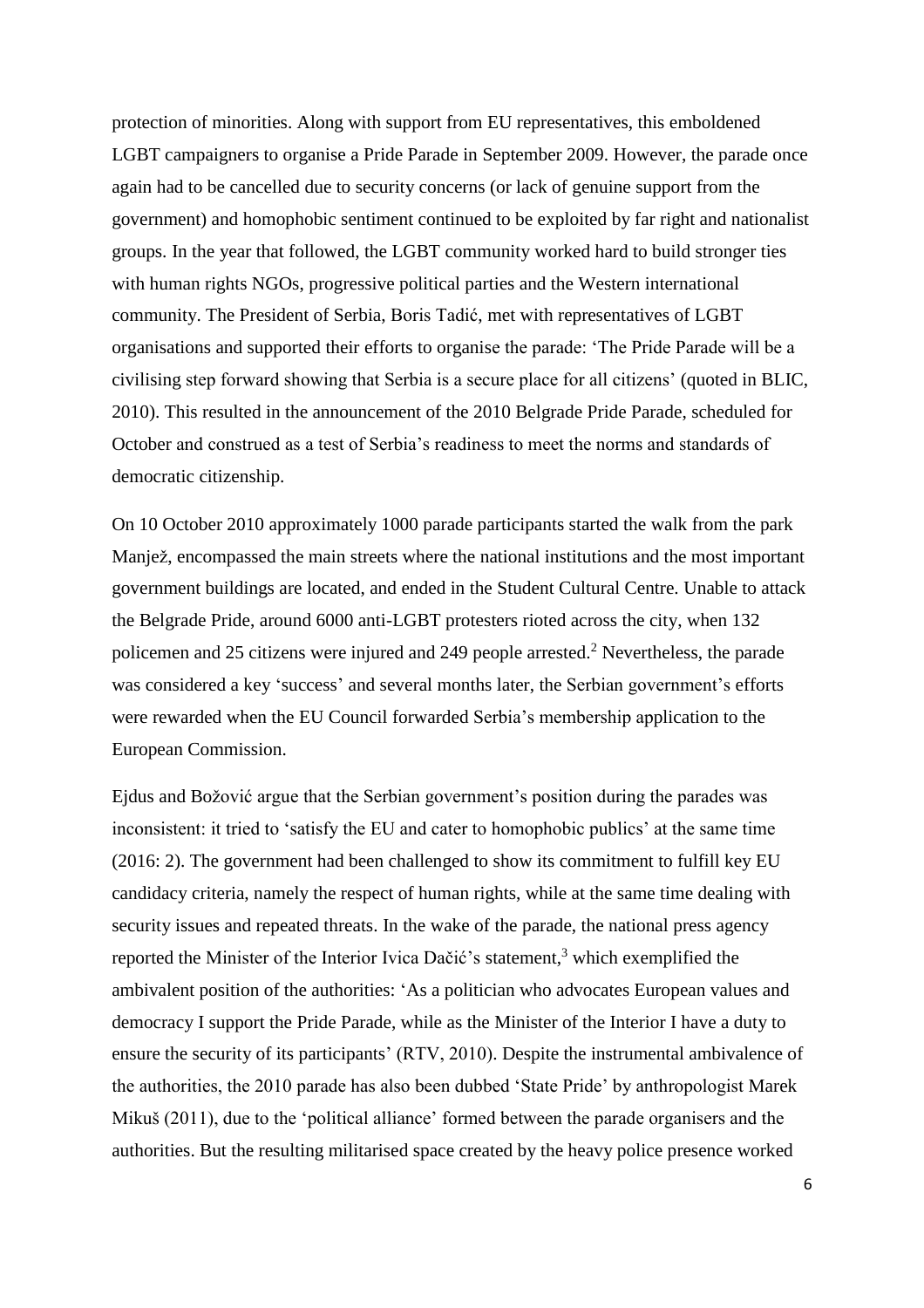to physically contain the participants and undermine any possible symbolic and subversive message. Therefore, it is clear that the organisation of Pride parades in the first decade of Serbia's democratisation was externally conditioned by the race to fulfil requirements for EU membership rather than internally motivated by the need to improve sexual and human rights more broadly.

But the association of LGBT rights with EU accession played into the hands of those hostile to both. As others have detailed, whilst supportive voices from the European Parliament and western NGOs might have had good intentions in embedding sexual minorities' rights in the language of Europeanisation, such linkages worked to cast the LGBT population as 'other' to those who considered themselves 'true' Serbs, and worked to justify their homophobic attitudes as loyal patriotism (Bilić 2016; Stakić 2015). Stakić (2015: 184) argues that Serbian right-wing extremists are not only associated with the violent attacks and direct threats to the LGBT population, but are also implicated 'in a discursive process of radical othering of the sexual minorities and portraying the LGBTIQ identities as a threat to the Serbian national Self'. This opposition between the LGBT community and the Serbian national self was also supported by the Serbian Orthodox Church which promotes general rejection of homosexuality and sexual minorities, adopting the concepts of pathology, disease and disorder identified in medical discourse (Jovanović, 2013). The uncomfortable ambivalence of the Orthodox Church is also noteworthy here: proponents of disease-related rhetoric but warning on the eve of the Pride Parade 2010 that violence would 'not cure and defeat, but only multiply the evil' (Serbian Orthodox Church, 2010).

Most of the existing academic research on Pride parades focuses on North American, North European and Australasian contexts, which are usually set apart by complex spatial politics, as their often hyper-commercial, racially homogenous and body normative makeup in fact creates an exclusive 'vision' for the gay rights movement in the face of heightened visibility (Johnston and Waitt, 2015; Binnie and Skeggs, 2004). These studies tend to focus specifically on the greater influence of market forces in the Global North, and therefore are less attentive to the influences of conservative political and religious powers on the implications and outcomes of LGBT spaces and marches. But as Francesca Stella argues, Pride parades ought to be read 'as an open-ended signifier whose local interpretation is ultimately dependent on the wider sociopolitical context' (2013: 479).

7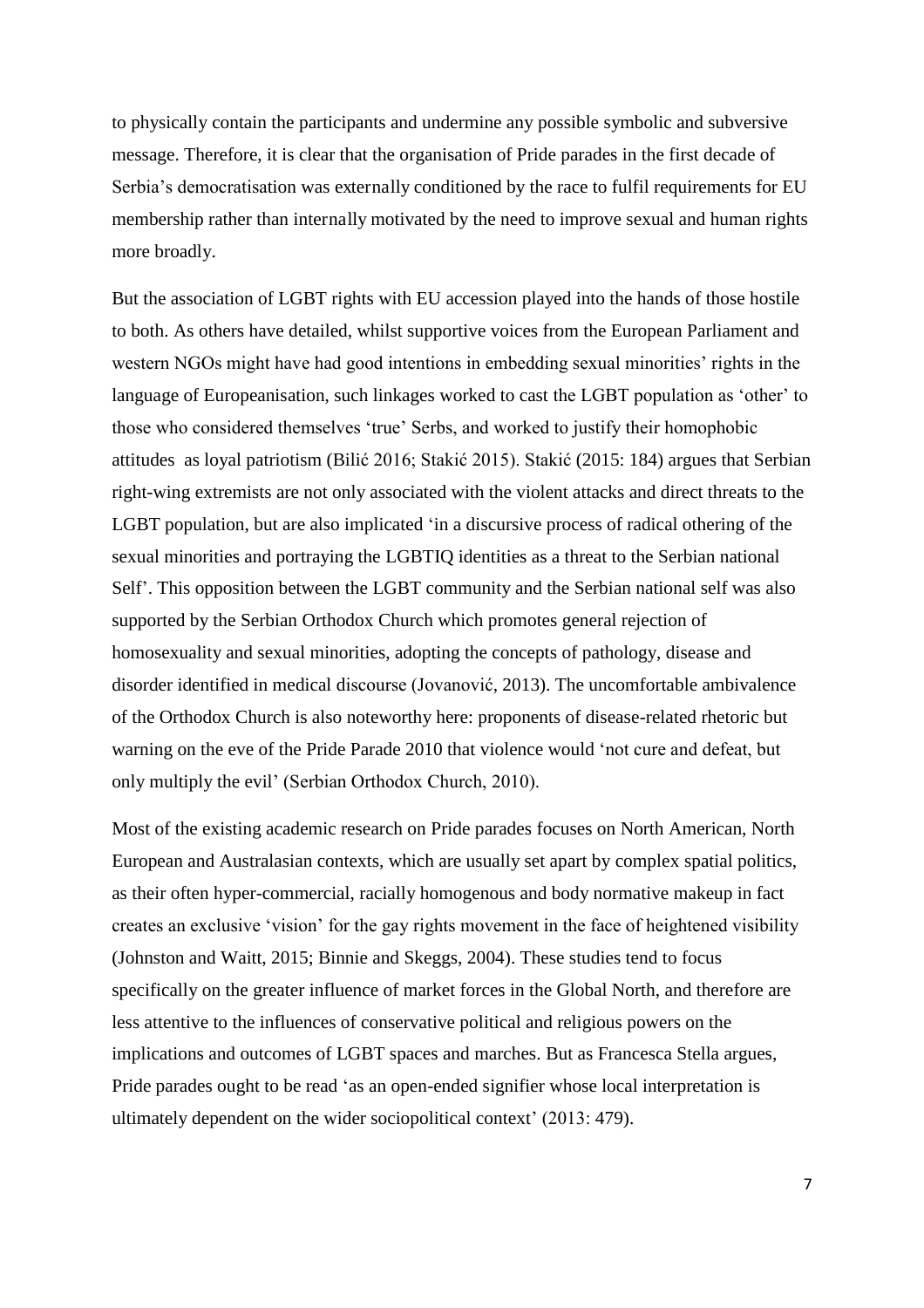In comparison to old democracies of the West, the lack of Pride parades in new democracies and hybrid regimes of Southern and Eastern Europe is used to demarcate these states as less European or 'not "European" enough' (Kahlina, 2013: 10). In her article on Romania's first three Gay Pride marches in 2005, 2006 and 2007, Woodcock (2009: 9) notes that '[v]iolent reprisals against non-hetero normative appearances are an everyday part of life in postsocialist Eastern Europe', and that due to constant fear of attack in public space LGBT people have usually been reluctant to being 'seen' in public, if not excluded altogether. For this reason, in such contexts, Pride parades have become associated predominantly with the NGOs' efforts to introduce EU-related conceptions of human rights into civil society and state legislation. Woodcock takes this discussion further by arguing that 'the rhetoric of nonviolence in democratic EUrope can be used as a form of violent containment' (17), as the marchers were physically kept from 'seeing or being seen' (20) in the name of (too much) state protection against homophobic attackers in the streets who, ultimately, defined 'Romanian normality' in the face of 'EUropean diversity' (20). As we have outlined above, Woodcock's criticisms resonate with those levelled at the Serbian authorities whose instrumental attempts to sustain and protect the parade only serves to 'contain' Pride in a militarised and unobserved space.

Mainstream media play a critical role in communicating the competing claims outlined above and in visualising the public space where such claims to recognition are asserted and contested. The patterns of coverage of Pride therefore enact forms of containment and freedom, as the parade through the streets of Belgrade becomes a potent but uneasy 'signifier' of Serbia's democratisation and Europeanisation project.

#### **Visibility, visuality and visual framing as a method of analysis**

As our summary above suggests, there are complex political, cultural and social forces at play when we consider the troubling dynamics of the parade and the violent protests on the streets of Belgrade in 2010. Our particular interest is in the way in which television coverage constructs this struggle for visibility, but also the spatial politics of the city street where divisions and modes of watching and seeing are enacted through journalistic stylistic conventions and constraints (e.g. of safety, access). Both holding a Pride parade and using tactics of symbolic violence are different ways to perform socially, and to place bodies within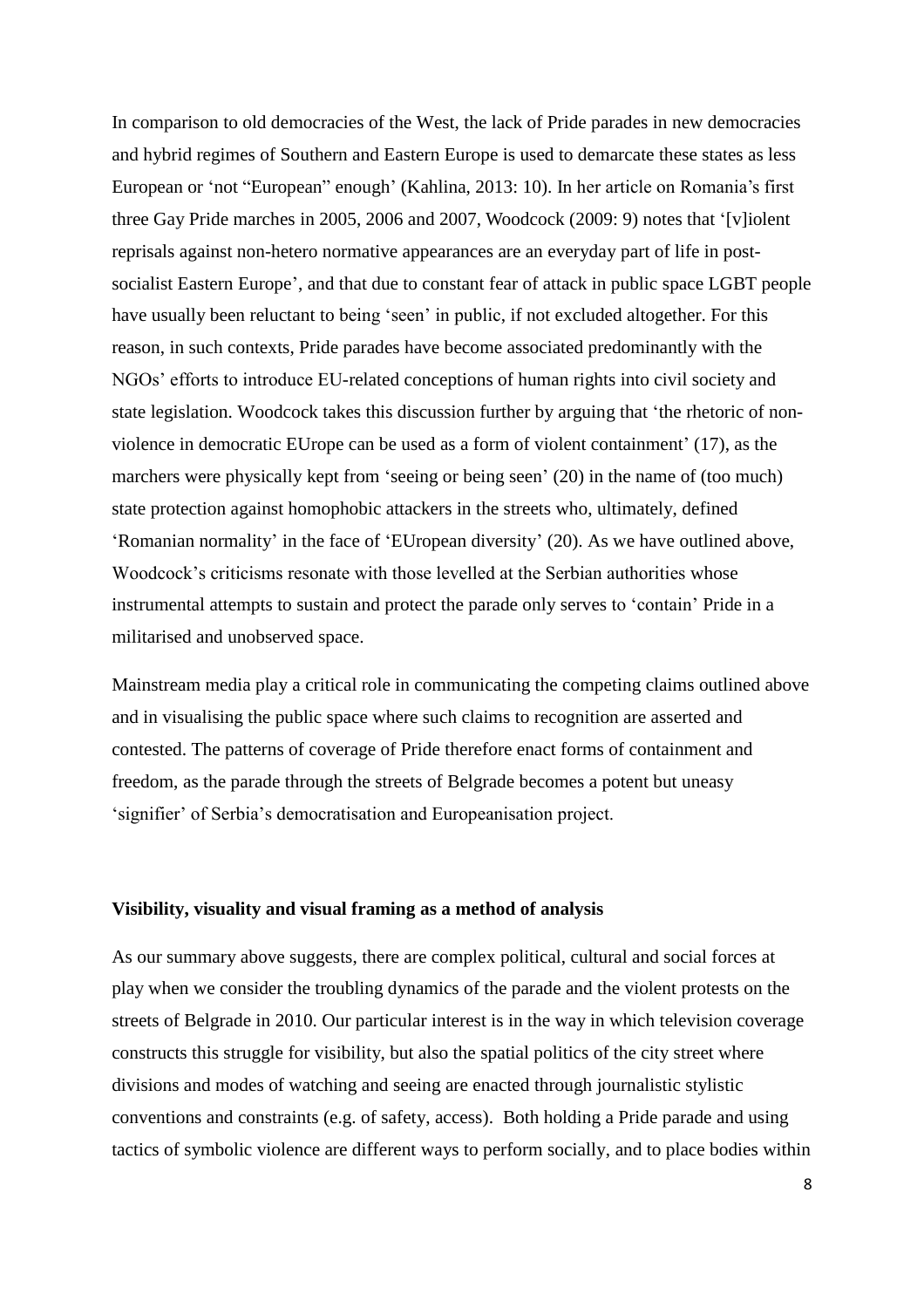contested and mediated spaces. In a sense, the Pride parade is itself a 'demonstration' whilst the violent protests are 'counter-demonstrations' designed to disrupt and deny the parade. Two distinct groups endeavour to 'appear' on the streets, with the later mediated visibility in mind, and so physically place themselves in potential conflict, where the police become an essential third party with a duty to 'contain' violence and disruption. Responding to the movements occupying public squares around that time (Indignados, Occupy, Tahrir Square), Judith Butler (2011: n.p.) draws on Hannah Arendt's claim that political action requires the 'space of appearance': the right to gather in public space where the 'bodies on the street' also appear to audiences through the media and so become 'politically potent'. Referring to a recent trip to Turkey, Butler notes the 'alliance' of feminists, human rights activists and 'the lipstick lesbians with their bisexual and heterosexual friends' who gather for a march following the International Conference against Homophobia and Transphobia in Ankara:

To walk is to say that this is a public space in which transgendered people walk, that this is a public space where people with various forms of clothing, no matter how they are gendered or what religion they signify, are free to move without threat of violence (ibid: n.p.).

As Butler argues, this is a 'performative' act in the bodily insistence of moving freely within public space, not only for the individual person but for the broader political claim to equal treatment. But it is the public visibility afforded by media technologies which is previsualised by those organising such marches or demonstrations and through which they hope to exert political pressure.

As observed by Butler (2011), it is now commonly recognised that media do not only report on events, but they constitute them, even becoming part of the action through their defining and interpreting power. With our interest in how television news coordinates attention and visually constructs the events in Belgrade, the concept of visual framing offers a useful perspective to identify the ways in which journalistic practices and conventions shape the coverage. We recognise some of the criticism of framing, including its lack of conceptual clarity, but its emphasis on seeking out journalistic selectivity and patterns in coverage, and, for visual framing in particular, on the performative nature of images as powerful yet ambiguous stimuli, provides a lens through which to explore the 'spaces of appearance' and the struggle for visibility. In this case, we follow the iconographic and semiotics-influenced

9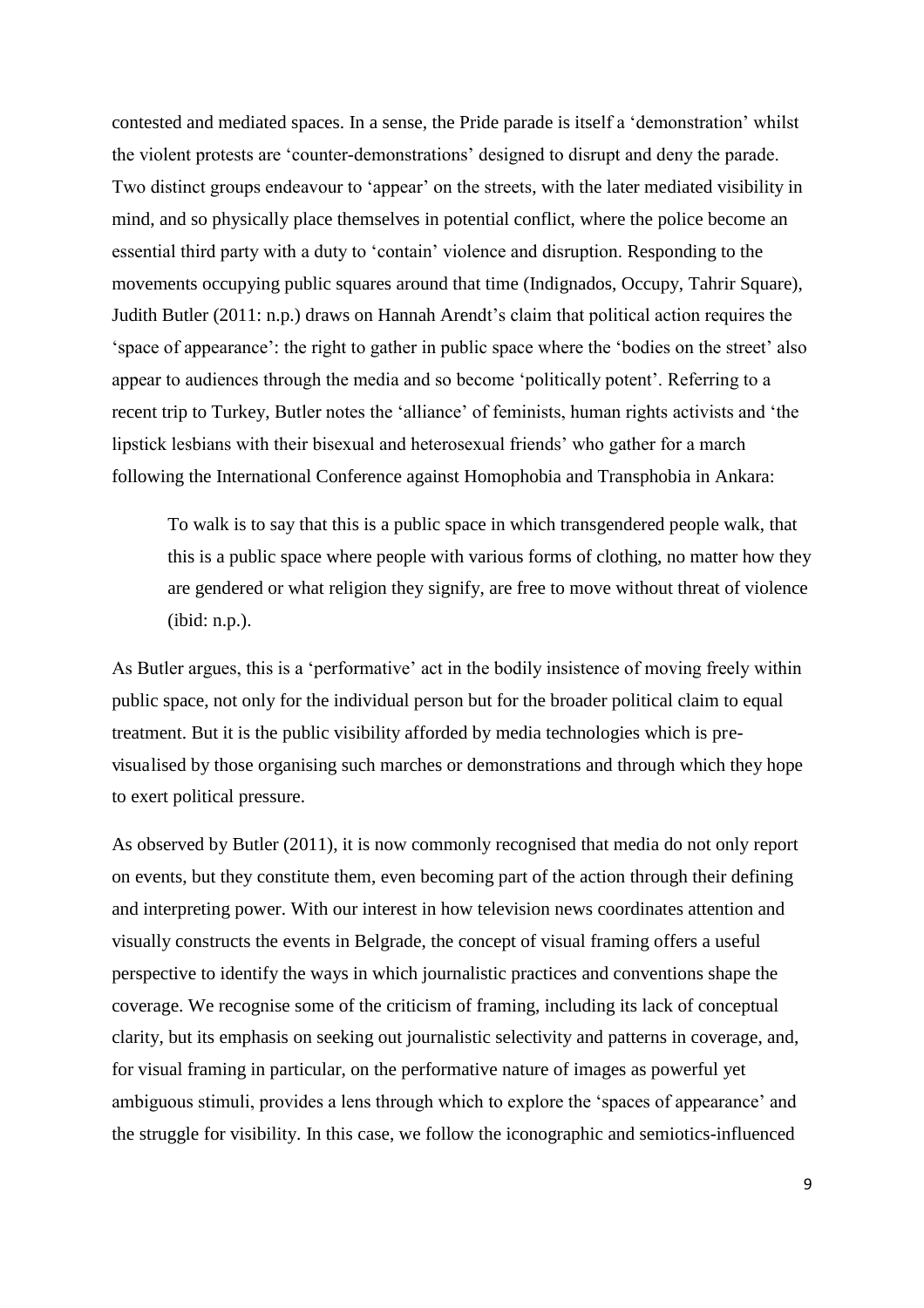model offered by Rodriguez and Dimitrova (2011). There are two reasons for this. First, we are examining television news coverage rather than print media or webpages. The quantitative, social scientific approach is more suited to still images which can be counted and coded as distinct items, whether or not linguistic material is also included. As an audiovisual medium, the visual television imagery is experienced in unison with the audio track but is also in motion, with image-frames experienced as a televisual 'flow' (Ellis, 1992). Second, our interest in spatial politics of visibility is well served by the model's analytical levels, based on interpreting representational principles such as proximity, symbolism, stylistic conventions and visual motifs.

To briefly outline the four levels of visual framing conceptualised by Rodriguez and Dimitrova, they are: (1) visuals as denotative systems (the literal or manifest), (2) visuals as stylistic-semiotic systems (conventions such as close-ups signifying intimacy), (3) visuals as connotative systems (the culture-bound ideas or concepts attached to the people, things or events depicted) and (4) visuals as ideological representations (how images are employed as instruments of power). The levels (1), (3) and (4) clearly reference Barthes' layers of meaning in his 'Rhetoric of the Image' (1977 [1964]) – denotation, connotation and the naturalising ideology or myth. The third level of 'visuals as stylistic-semiotic systems' encourages researchers to pay attention to the particular qualities of the medium under scrutiny and so, in our case, editing, camera angles, camera movement, narration, proximity and general conventions of television news grammar are also examined for their communicative potential. Drawing on this approach, we conduct a stylistic-semiotic analysis in order to identify visual frames across the TV news coverage.

#### **Television news sample**

We analyse four national TV stations to explore how salient news frames emerge across broadcast media. This comprises the main news programme for the public broadcasting service, **Radio Television of Serbia (RTS) (19.30 bulletin),** and the bulletins from three commercial TV stations; **TV Prva (18.00)**, previously owned by News Corporation and associated with the Fox brand before being bought by the Greek Antenna Group, the channel highlights entertainment values but is generally balanced in coverage; **TV B92 (18.30)**, naturally aligned with European values, human rights issues and overall democratisation of the country, although commercialisation has led to some criticism concerning its reduced

10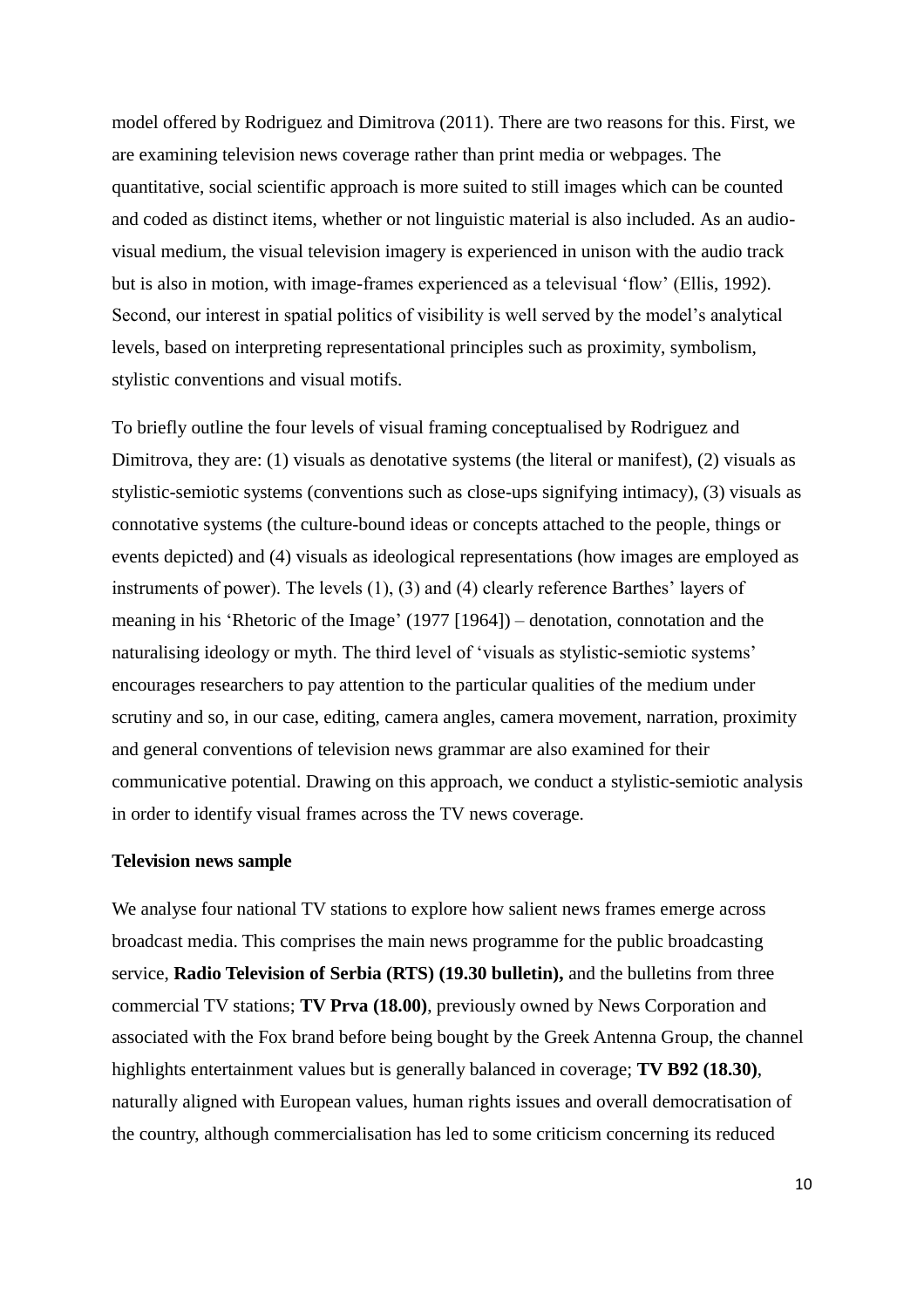watchdog role; and finally, **TV Pink (19.30)**, traditionally considered close to government and one of the leading commercial channels in Serbia. It is not our intention to conduct a comparative study of the four channels, but we will note below where significant differences emerge.

Here we concentrate on a five-day period of 9-13 October 2010, to cover the build-up to the parade and the post-parade repercussions. Due to the well-known threats beforehand and violent clashes on the day, the disruption to the parade was the main story on 10 October, with often around 10 short reports or interviews related to the various conflicts and destruction on each channel, and on average three or four items each on other days. Our focus on the visual is not intended to disregard the multimodal nature of television news. Rather we would argue that our approach places a central emphasis on how patterns of legitimation, marginalisation, containment and conflict are powerfully and performatively communicated through visual means, which is particularly pertinent to events where public spaces become disputed symbolic territory. Indeed, you could argue that the whole point of 'Pride' is to be seen in public (Woodcock, 2009).

#### **Thematic findings: The (in)visibility of the 2010 Belgrade Pride Parade**

Here we summarise some of the dominant features in the coverage and especially how the city is visualised, in addition to discussing the 'spaces of appearance' for each of the main protagonists within the news media coverage. What becomes apparent on the day of the parade is that the Pride parade itself almost disappears from the news and certainly from the streets (at least this is the sense from the news reporting). The indoor press conferences are replaced with scenes of violence and destruction as right-wing protesters<sup>4</sup> rampage through the streets vandalising property and attacking the police who attempt to keep them from the parade participants. Below, we initially outline the stylistic-semiotic features (level 3 of Rodriguez and Dimitrova's model), and especially draw attention to three interrelated visual frames: the street as a conflict zone; the ghettoisation of the LBGT community; and the symbolic contest between Serbdom and Europeanisation. Here we use 'frames' in the sense offered by Gamson and Modigliani, as a 'central organizing idea or storyline that provides meaning to an unfolding strip of events' and which suggests 'the essence of the issue' (1987: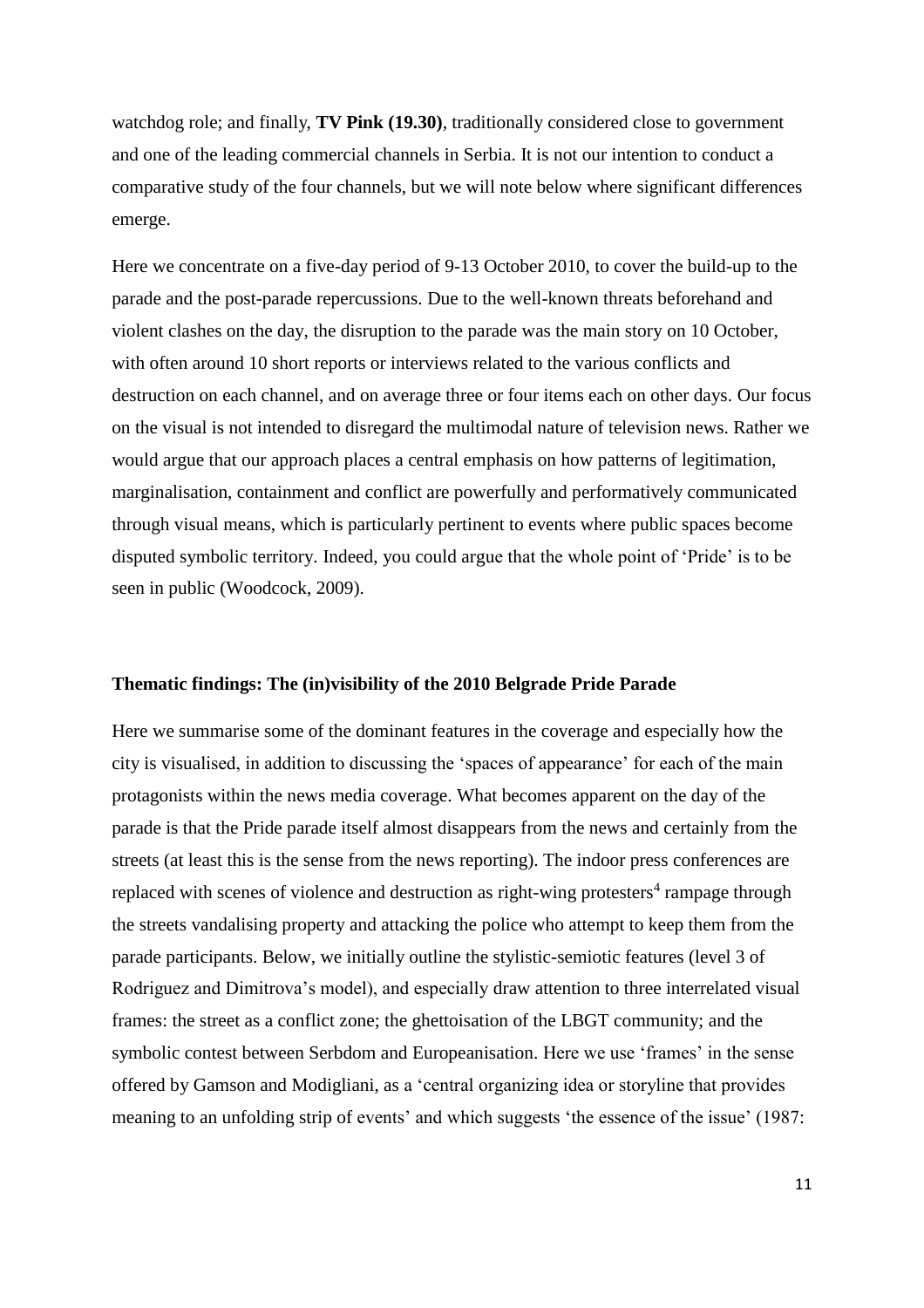143). Within each of these main organising frames we refer to the patterns of denotation, connotation and ideology represented by levels 1, 2 and 4 in the visual framing analysis.

#### **Stylistic-semiotic features and news conventions: visualising the street as a conflict zone**

In the coverage that precedes the parade, we see a number of standard images that signal the preparations for the event – interviews with international and local human rights activists taking place within a press conference setting, the police standing on the streets with riot gear (but looking relatively relaxed), maps of the city and interviews with the Interior Minister. However, another key event also attracts attention; the 'Family Stroll' organised by far-right organisation Dveri as a counter-parade on the eve of Pride. First held in 2009, the Family Stroll organisers explicitly cast homosexuality as a threat to family values and to the Serbian people (Stakić, 2015). It is worth noting the nature of this coverage, as it stands in stark contrast to the next day's reporting of Pride. The Family Stroll participants are interviewed in the street and are shown moving freely, some holding up Serbian flags and banners depicting 'no sex' graphics next to children in prams, alongside church groups holding up crosses, portraits and icons (Figure 1). The stylistic conventions are unremarkable, with vox pops style interviews intercut with crowds walking past the camera at shoulder height.

## [Insert Figure 1 here]

The day of the parade offers a very different style of reporting, characterised by a lack of safe access for the news teams and highly focused on the violence and its aftermath. Here we note a number of stylistic features which add to the sense of menace and failing security.

The news reporting for Pride is generally shot from behind police lines or following police running or walking after the hooligans. In addition to groups of rioters throwing missiles, vandalising trams and being arrested, the attention focuses on the aftermath: burnt out vehicles with broken glass along with firefighters and ambulances responding to the scenes of destruction.

Dramatic scenes of rampaging gangs of men, throwing missiles and running from police in otherwise empty streets activities are also captured via high-level CCTV images (with visible time indicators which work to identify the footage with its surveillance function) (Figure 2). Other footage features recognisable conventions of conflict reporting – shaky hand-held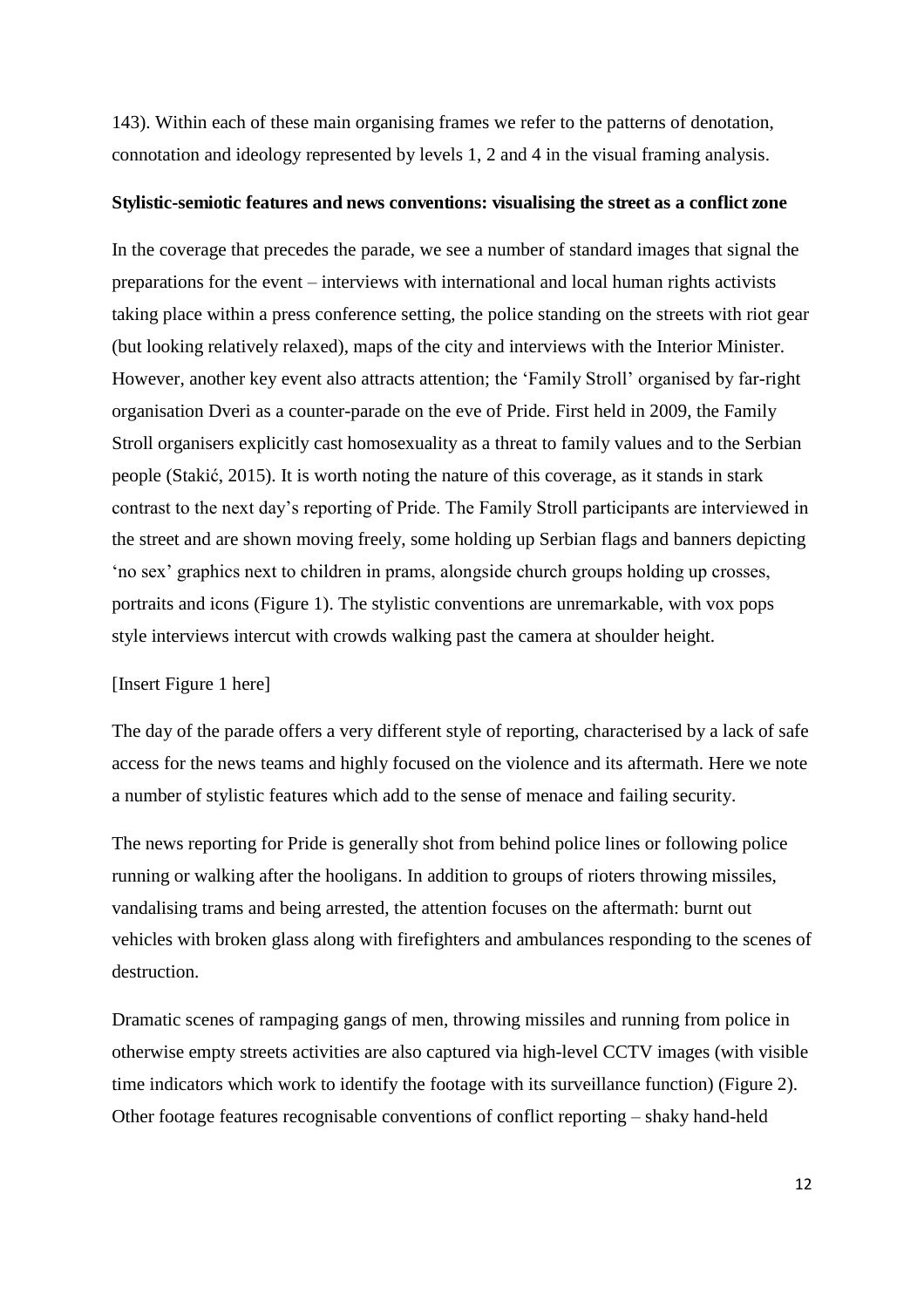cameras (Figure 3); and another moment where the camera is clearly travelling within a fast moving vehicle (RTS).

[Insert Figure 2 here]

[Insert Figure 3 here]

Street-level scenes are a particular stylistic favourite. This feature is characterised through a low-camera, medium close-up shot showing these destroyed inanimate objects at the centre of the image (Figure 4). Also prevalent are other conventions associated with conflict reporting, such as panning shots up to helicopters overhead. It is not only the visual symbolism of the helicopter here, but their distinctive sound above the city which connotes an emergency situation. Those with injuries are shown lying in the street or being carried away.

The potential threat to the media is symbolised in a vandalised mammography facility sponsored by B92, the media organisation associated with support for democratisation, and whose investigative reporting of the links between football hooligans and the state had led to threats to the journalists' personal safety (Nielsen 2013). There are no moving vehicles on the streets other than armoured vehicles, whilst other cars are shown upturned, smashed up or on fire.

## [Insert Figure 4 here]

But crucially there is a complete lack of footage from within the parade (not even amateur footage from a phone) and so this particular perspective is not on offer to the Serbian TV audience.

Another notable feature is the repetition of footage previously broadcast, with bulletins using the same images from 10 October again in their 11 October broadcasts (e.g. TV Pink). There is one notable difference in the 11 October reports: the return of reporters standing in the street and speaking to the camera next to a burnt-out car (TV Pink).

## **Who gets the right to occupy the street? The ghettoisation of the LGBT community**

The leading news item for the day of 10 October is not the parade, but the violent attacks by 'hooligans' on the police who are protecting the city, and in some cases with opening images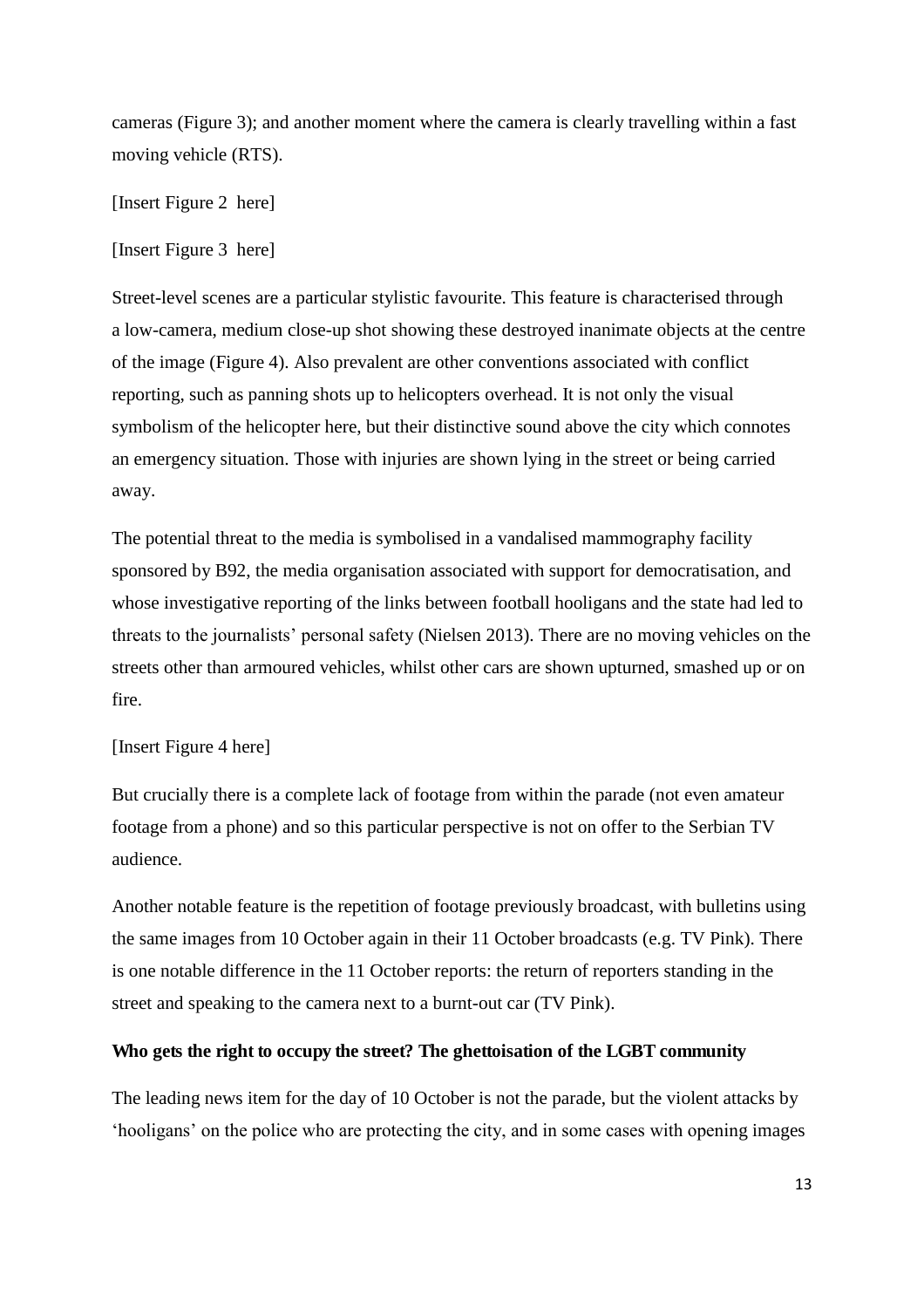depicting the interior minister meeting injured police and security services personnel at the hospital (first item on B92; second item on TV Pink). Lengthy interviews with ministers and other politicians across all channels signal a less 'interventionist media logic' in the Serbian news culture than that observed in other western news channels, despite increasing pressures of commercialisation; an observation which supports Esser's (2008) findings on the enduring importance of national news contexts. The uninterrupted speech afforded to politicians indicates a reporting style which is less independent and less adversarial towards the political class than the UK news context, for example.

But an unusual scene broadcast on TV Prva on 13 October places the frustrations and political agency of the journalists centre stage. Exposing the kinds of arguments which usually remain off-screen, and disrupting the conventions of the press conference event, the journalists are shown in dispute (Figure 5). The first journalist asks the Pride organisers if it was worth the destruction of the city, for them to have the right to walk freely, sparking an angry reaction from a second journalist before the organisers can respond. One claims that the parade organisers have provoked the destruction of the city, whilst another accuses the first journalist of the 'state of mind' that caused the walk to become ghettoised. The journalists' televised dispute reveals not only their own political subjectivities (promoting the 'security first' discourse of the city authorities on one side and endorsing the 'human rights' argument on the other) in a highly emotional exchange, but it also lifts the veil on the news media's own role in constructing the ideological significance of Pride through the series of choices they make based on such subjectivities.

#### [Insert Figure 5 here]

The invisibility or contained visibility of the Pride parade across most of the coverage reinforces the idea that Serbia's streets were not ready for the Pride parade, and so not ready to include the LGBT community in the agora without threatening the peace. The sense of containment or even ghettoisation is important here – the impetus to placate those who show a tendency to violence inadvertently works to appease political extremism. This playoff between 'security risk' and 'human rights' is a discursive struggle which also played out during coverage of the cancelled 2009 Pride with the effect of maintaining LGBT marginalisation and delegitimisation (Johnson 2012). Once again, condemnation of the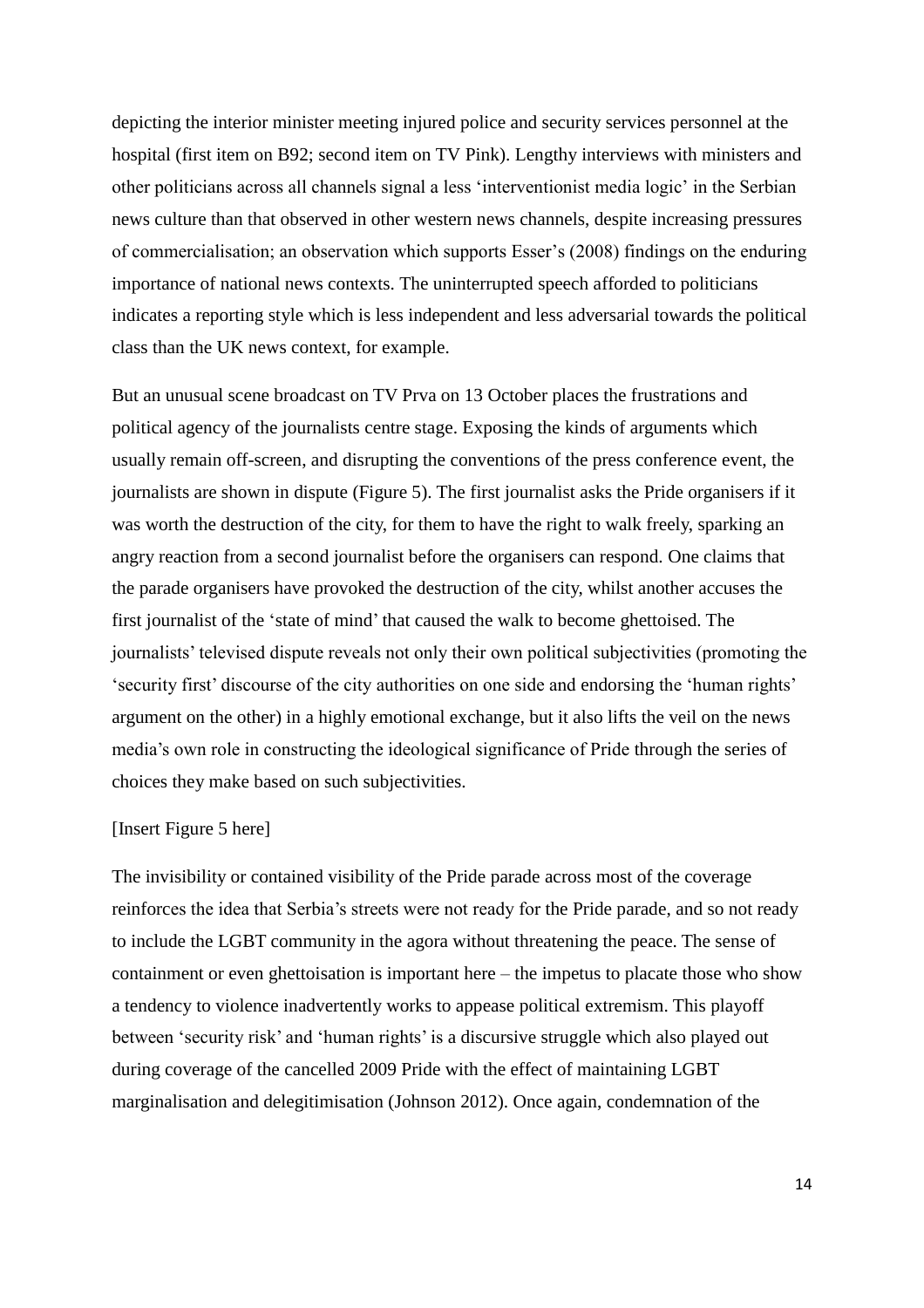violence is balanced with a simultaneous marginalisation of the Pride parade and what it represents.

It is the police who become the predominant protagonists in the coverage. The various marchers, rioters and helmeted police are filmed in long shots with faces often hidden from view and under chaotic conditions. But the police officers who protect the city receive the most humanised coverage, pictured with visible injuries and meeting the interior minister in carefully choreographed photo opportunities. Despite their militarised presence in the streets – gathered in large numbers with full body armour, on horseback and in armoured vehicles, their bodies are shown as vulnerable in this more intimate footage.

There is a notable absence of imagery from citizens within the parade, but there is one instance of 'citizen witnessing' (Allan, 2013) which contributes to the main 'human interest' story. On 11 October (and repeated on other nights) TV Prva broadcasts a YouTube video of footage from a balcony window depicting police chasing rioters, complete with the website's recognisable logo, layout and a title which translates as 'You came to destroy my Belgrade?' (Figure 6). Through this affirmation of ownership, the city of Belgrade is construed as the main protagonist and a major 'terrain of resistance' in its own right (Jansen, 2001).

#### [Insert Figure 6 here]

The internet clip displays multi-layered semiotic features, as the video also captures sound (including the bleeping out of swearing) and subtitles, which is then re-mediated through its broadcast within the Prva news bulletin. The police officer, later identified as Saša Čordić, chases the rioters, confronting them with his police baton: 'What, you've come to attack my city, to ruin my city?'. In a follow-up report on 13 October, Saša appears as a named hero, the policeman who said 'no' to hooligans, and who is honoured with an award for courage from the Minister of the Interior. But as indicated by his own angry words and in the politicianinitiated photo opportunity, his courage is rewarded for protecting the city and not the rights or values of the Pride parade. Čordić is the true Belgrader in this coverage, keeping the city safe from rural outsiders (the 'unutrasnjost' mentioned in the TV caption of Figure 3). Recalling earlier ethnographic work on 1990s protests, the city can be understood as a 'discursive construct' where political identities are fiercely contested and where claiming a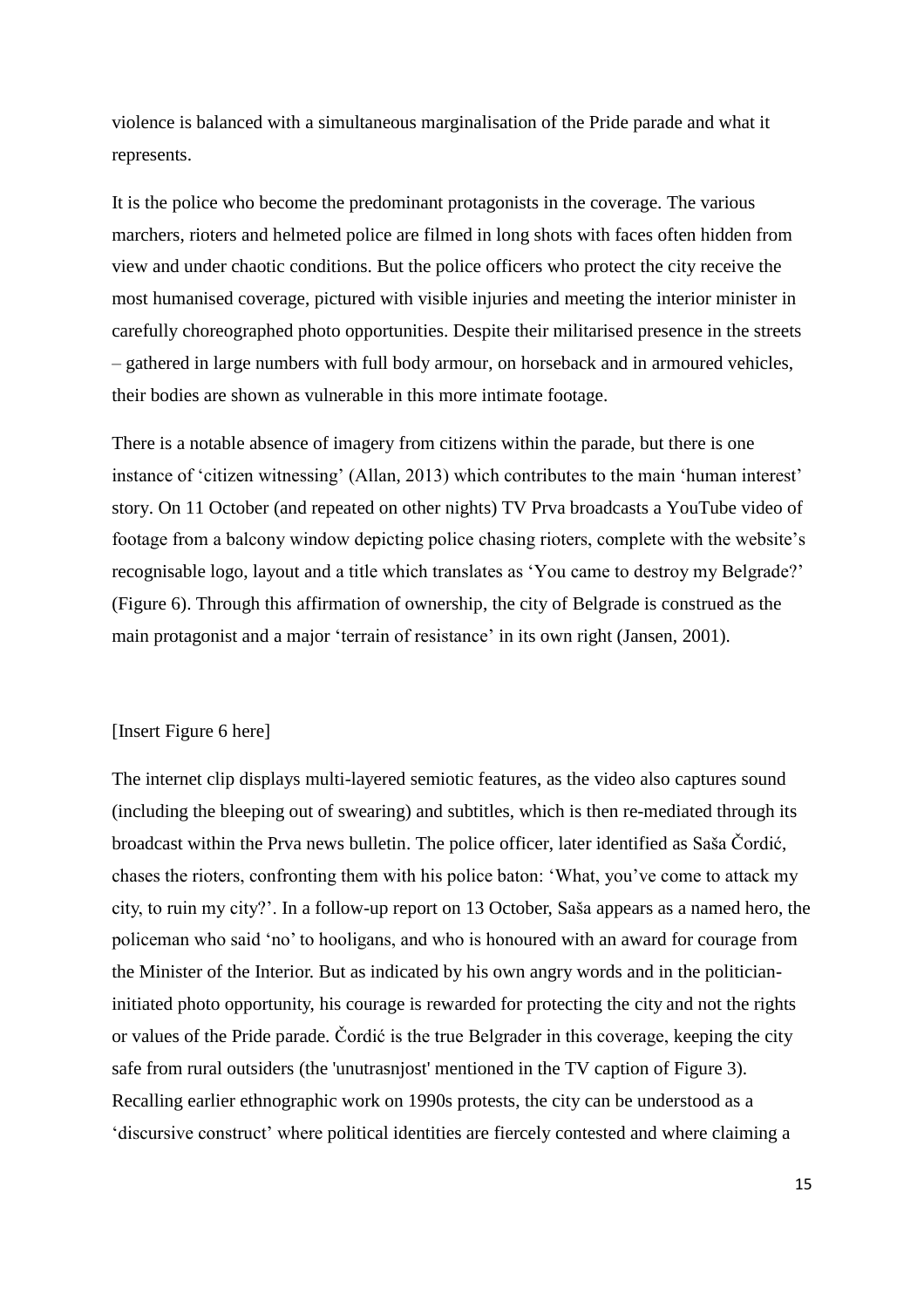'right to the city' affirms political agency (Jansen, 2001; see also Spasić and Pavićević, 1997). Ultimately, the city is what must be preserved and even rescued by those who, like Čordić, are seen as having ownership of Belgrade's 'urbanity' (Jansen, 2001).

#### **Symbolic contest between Serbdom and Europeanisation**

As Rodriguez and Dimitrova write with reference to Peirce's semiotic system, symbols are thought to evoke strong reactions from audiences due to their 'deep roots in the culture' that produces and sees them (2011: 56). Flags work as powerful metonyms, standing in for the nation or other identity groups – just as burning a flag symbolises a violent threat towards its people, to wave the flag on a march is to proudly claim an allegiance. Such identities are performative in nature and, for the anti-Pride demonstrators, the association with the Serbian homeland is deliberately proprietorial and exclusionary. For Dana Johnson, Obraz's use of Serbian flag colours and Cyrillic script during their 2009 protests 'reinforces the message of "Serbdom" and suggests that Pride not only violates this tradition but that it threatens to be a calamity related to and on the scale of the national "loss" of Kosovo' (2012: 11). In 2010 the Serbian national flag (associated with the Serbian national identity) and Serbian Orthodox Church flags (associated with the religious identity) are held aloft alongside crosses, icons and banners to claim an embodied resistance to the forces of contamination and sin (often aligned with values of European integration which threaten to dilute Serb nationhood). Carrying the colours of the Serbian flag through the streets also constructs the Pride parade as 'other-than-Serbian', a defensive posture against the perceived provocation from outsiders. Conversely, Pride's internationally recognisable rainbow flag symbolises a global movement of solidarity. As Sawer (2007) states, political colours carried on flags, banners and placards are particularly important for activists and social movements, insofar as such visual symbols play a major role in the contestation of public memory and current definitions of belonging and, in doing so, also generate strong forms of emotional identification.

In our case, the rainbow flags of Pride do not feature prominently in the coverage. On 9 October 2010 TV Pink briefly show clips from a promotional video depicting an unidentified couple holding hands, with the rainbow ribbon floating across the screen. This cuts briefly to the Belgrade Pride logo being revealed from beneath the rainbow flag and coloured balloons released. But the images represent an imagined vision rather than the reality on the streets. Due to the violent clashes on 10 October, the parade itself is pushed out of the new agenda,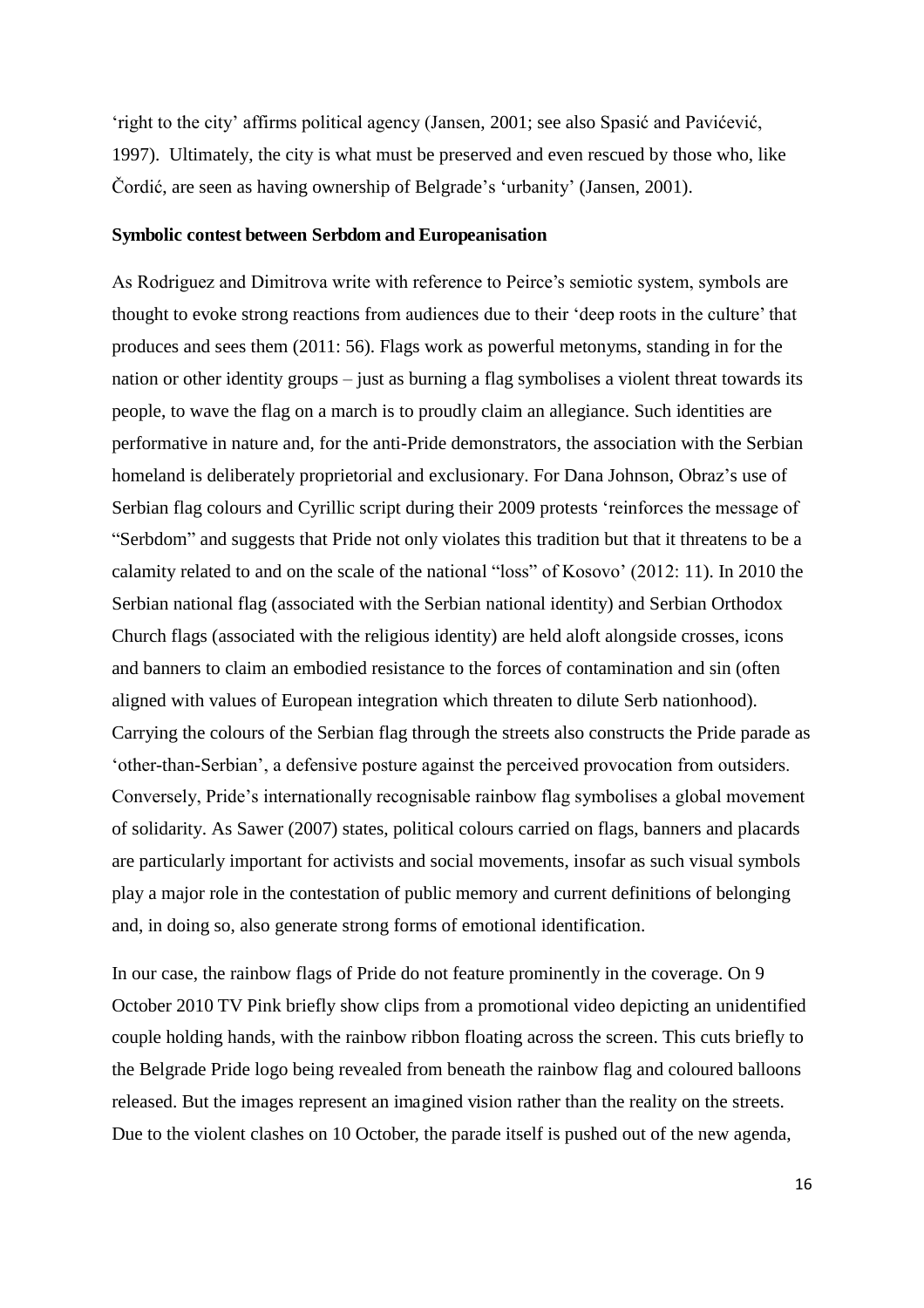receiving a few seconds of coverage if any on most channels. Only B92 has a news item focused on the parade where we clearly see the participants walking through the streets, listening to speakers at a rally, and displaying pink badges, rainbow flags and banners alongside Serbian flags. But even on this channel, this story is pushed back to the  $10<sup>th</sup>$  news item in the bulletin.

Stepping back from the symbolic practices of the Pride and anti-Pride protesters to encompass a wider view, the representation of the city space itself is also highly symbolic. Other symbolic features emerge in metonymic representations of city/street destruction, where we see smashed public furniture and concrete dividers or poles lying on the ground (Figure 4). As discussed in the literature review, walking through the city is associated with 'possessing' it (Spasić and Pavićević, 1997). Protecting the city from (Europeanised) 'others' holds a particular resonance in Belgrade and speaks to the contestation of public memory performed in the streets. It is notable that the city has chosen to leave some of the bombed buildings destroyed by NATO in 1999. These are important memorial sites to that period of being under attack, and so the 'war zone' filming style has particular poignancy on these streets. Where new buildings have been constructed, ruins of ministries remain alongside them and are consciously preserved as remnants of the past. These reminders of being under attack can add to the defensive protective relationship with the streets, which is also used instrumentally by nationalist political organisations.

## **Conclusions**

Our main findings can be summarised thus: the dominant portrayal of the events which occur over 9-13 October 2010 are of violence and extreme vandalism to the city. The perpetrators of this destruction are the 'hooligans' inspired by the rhetoric of right-wing nationalist organisations and who soon turn their attention to the Euro 2012 qualifier match with Italy on 12 October. The other main protagonists, following the violent protesters, are the police and politicians from the Interior Ministry. The police are depicted as heroic defenders of the city whilst the politicians are afforded lengthy interviews without interruption – a stark contrast to the 'soundbite' culture of US or UK news (Esser, 2008). The organisers and participants of Pride are much less visible, with the exception of B92's coverage. Even politicians supportive of Pride tend to be interviewed within the parliamentary offices. With the threat of violence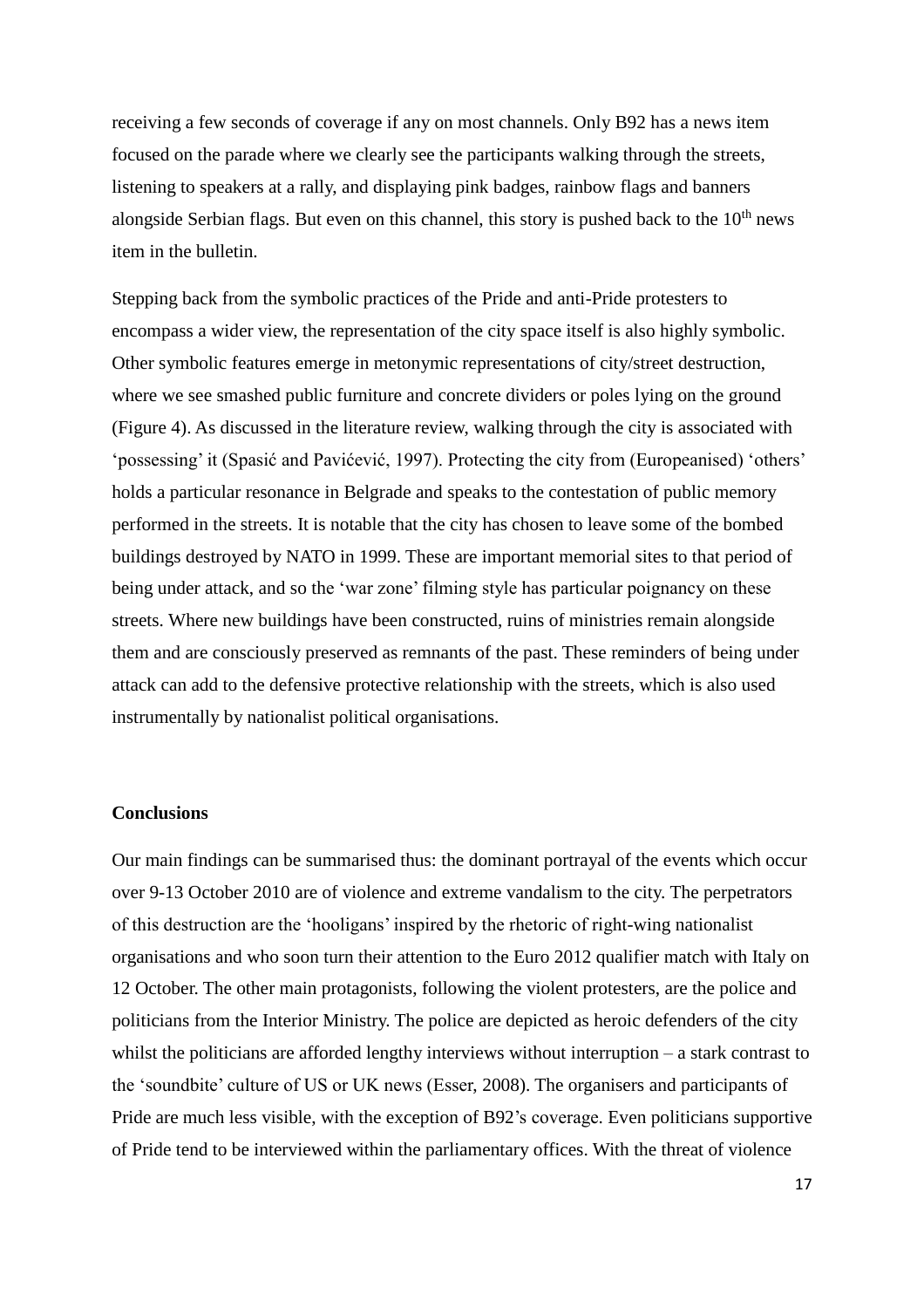hanging over them, their 'spaces of appearance' are highly constrained and policed in the mediated coverage, if not omitted entirely. So, whilst the perpetrators of the violence are judged negatively in the coverage, they do however arguably win out in the politics of the street.

For the Parade itself, the news story is one of containment, marginalisation and even disappearance. Whilst other reports indicate that the Parade went ahead successfully with over 1000 people taking part, the TV news reporting appears to conform to the traditional news values of negativity (in terms of both selection of events and the people involved) along with a focus on political elites who appear as sources in lengthy interviews (Galtung and Ruge, 1965).

As suggested earlier, the authorities' ambivalent position is embodied in the statement made by Minister of the Interior Ivica Dačić, in which the support for 'European values and democracy' is balanced against responsibility for the security of participants. As Marek Mikuš argues, this dualistic interpretation allows the state to occupy the apparent moral high ground at the same time as signalling their hesitancy: 'The state stood to gain most from framing the unpopular Parade as a part of the broad Europeanisation policy.[…] this strategy enabled it to (partially) externalise the responsibility for the Parade while taking the credit' (2011: 842-3).

Examining the media coverage through a visual framing and semiotic lens, and with a focus on visibility and visuality, helps us to reveal complexities beyond the sense of a relatively benign portrayal for LGBT activists, cast against the violence of the extremists. In shifting attention to how the news images work to create the spaces of political 'appearance' and the potentials for political agency through mediated visibility, we have revealed an uneasy ambivalence, in which an alignment of the LGBT population with the Europeanisation project reinforces a problematic East-West divide and works to both 'other' them and even make them invisible in the televised coverage.

From 2011 to 2013 the government banned Pride Parades due to perceived or real security risks involved. Each year, only a few days before the Parade, the Government would ritually ban all the scheduled meetings upon the recommendation of the National Security Council. Under concerted pressure from the EU and progressive actors at home, the Serbian Government finally allowed the Pride Parade to take place in 2014. Expectedly, the anti-Pride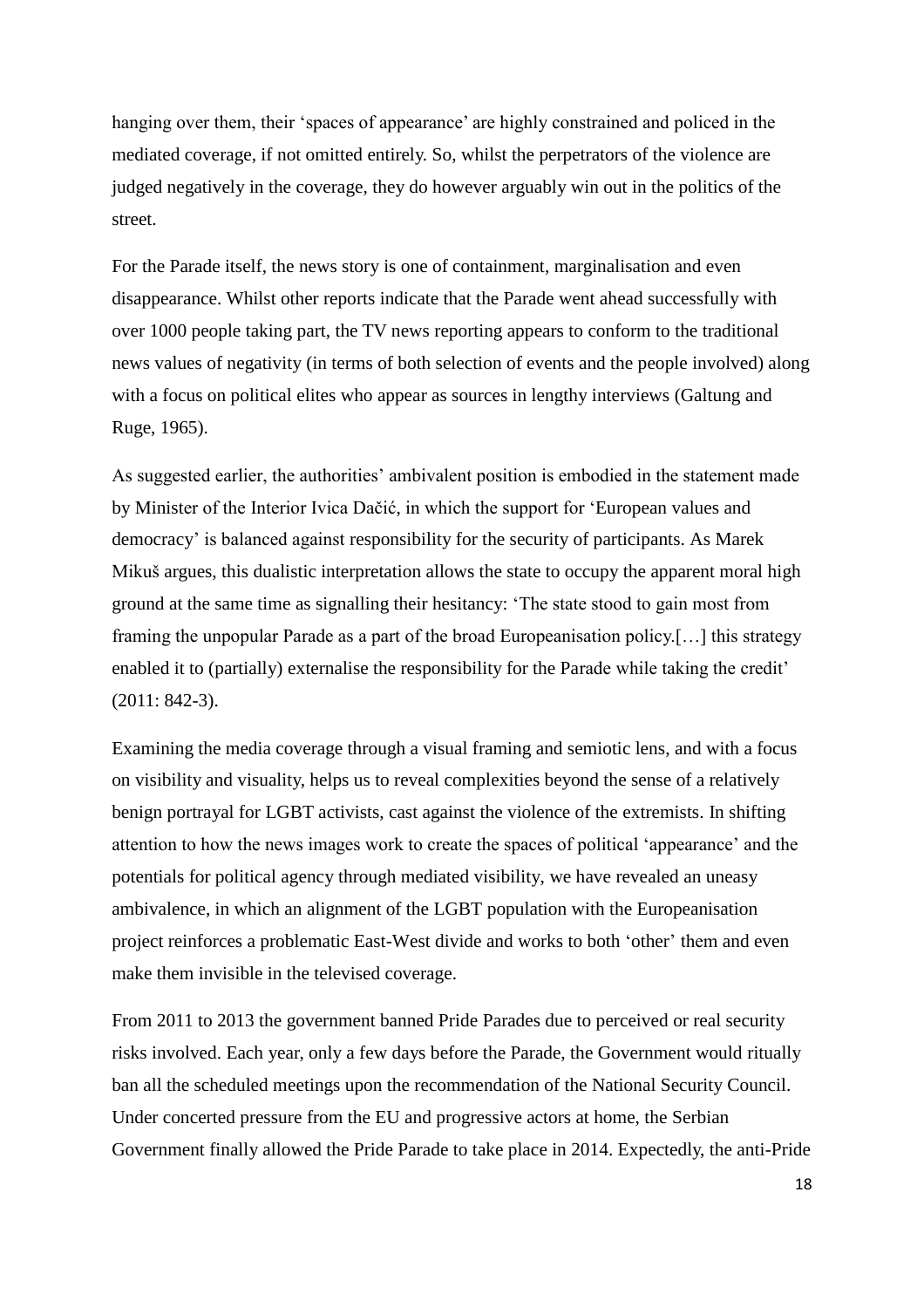protesters led by Dveri gathered one day before in Belgrade. However, this time around, their protest did not escalate into violence the following day. On 28 September 2014, Serbia's LGBT community managed to enjoy their constitutionally guaranteed freedom of public assembly and subsequent parades have now become non-newsworthy occasions. But as Bilić writes, this was yet another 'State Pride' with '7000 policemen, armoured vehicles and police helicopters protecting around a 1000 participants' in a ghettoised parade (2016: 142). A 'peaceful' parade performs a symbolic message, especially for the supportive voices of EU observers, but the heavy police presence only serves to underline the continuing struggle for LGBT people to claim their political agency by 'possessing' the city streets. To add to this complexity, in 2017 growing tensions between LGBT organisations led to the establishment of a rival Pride parade, to be held in June instead of September. This alternative march was held in protest against the 'traditional' parade's lack of inclusivity and increasing role as a display and stage for politicians and NGOs. The June parade took place under strong police presence, though only days after the country's first female and first openly gay prime minister was elected— a move that some defined as window-dressing if not pink-washing in sight of Serbia's EU membership (MacDowall, 2017). It is ultimately against the backdrop of these tensions around the visibility of different political identities in the context of Europeanisation that the city of Belgrade – with its streets, boundaries, and agoras – continues to be at the centre of shifting politics of appearance in times of democratisation.

#### **Acknowledgements**

This research was made possible due to funding from the EU's Seventh Framework Programme, as part of the "Media, Conflict and Democratisation" [\(www.mecodem.eu\)](http://www.mecodem.eu/) project (Grant No. 613370). We are very grateful to our project colleagues and especially to Principal Investigator, Professor Katrin Voltmer at the University of Leeds.

We thank the anonymous reviewers for their valuable comments and suggestions.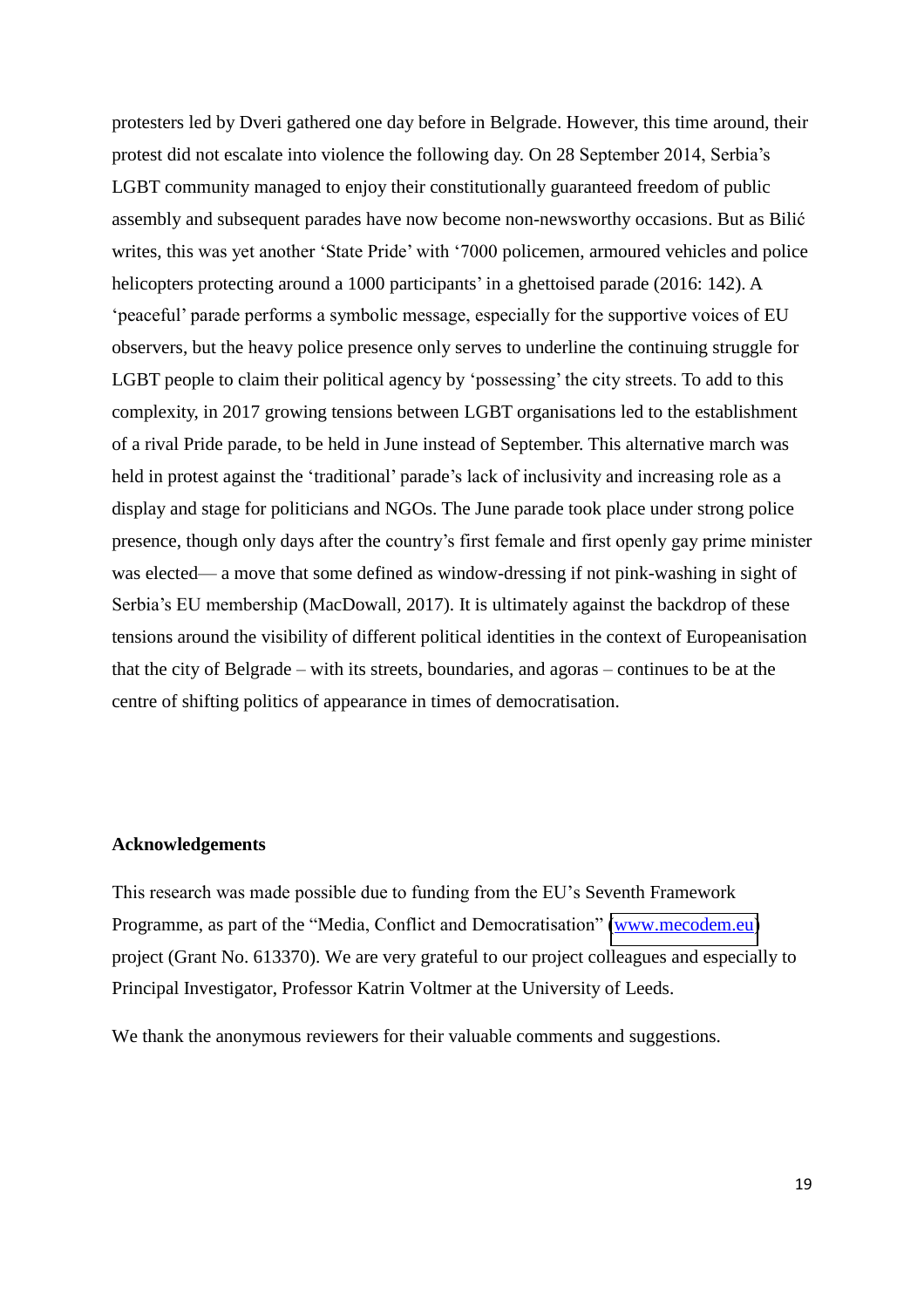# **List of Figures**



Figure 1: TV Prva: The 'Family Stroll' hold up 'no sex' placards, 9 October 2010.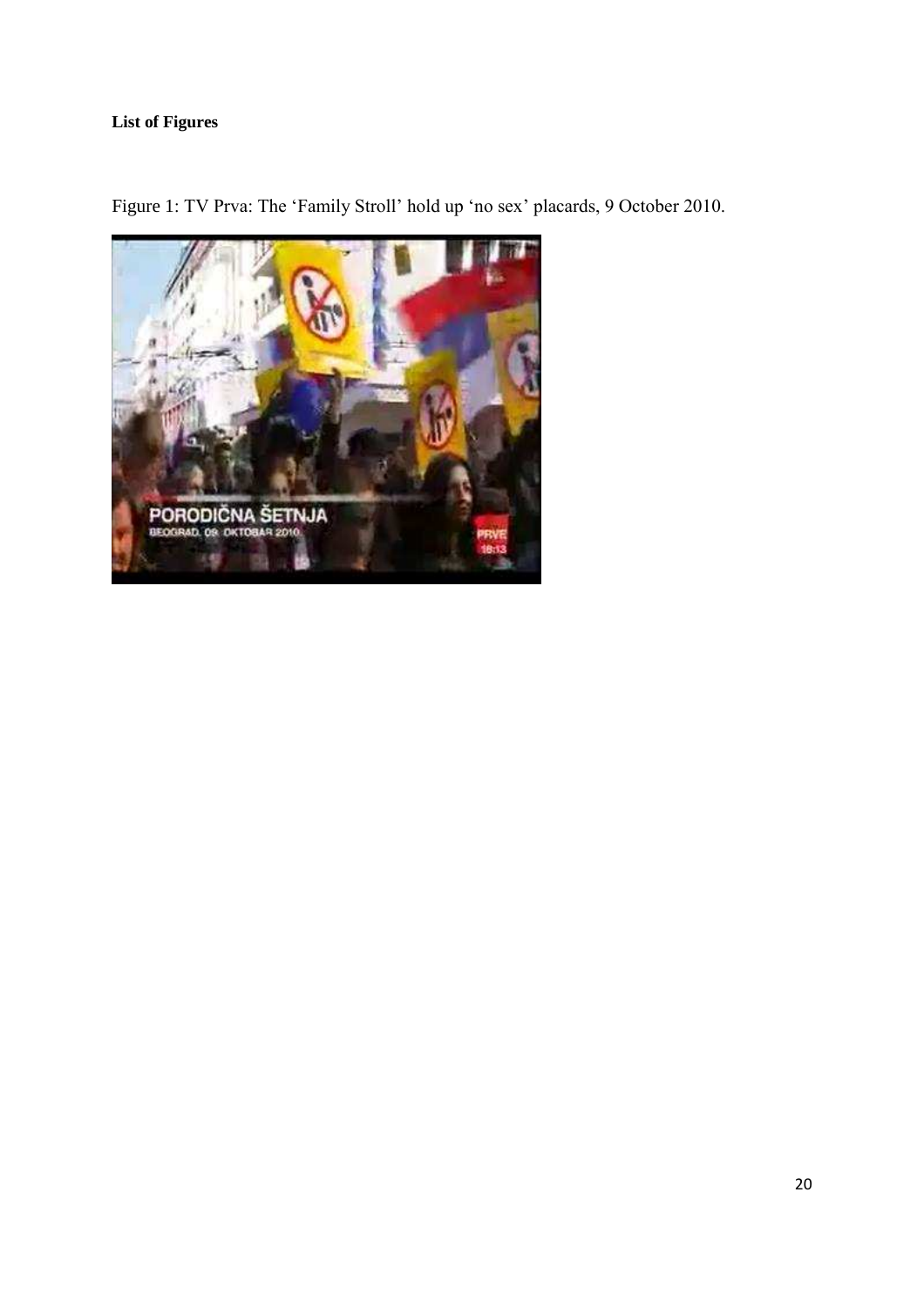

Figure 2: RTS, CCTV footage of rioters, 10 October 2010

Figure 3: B92, shaky handheld camera footage, 10 October 2010

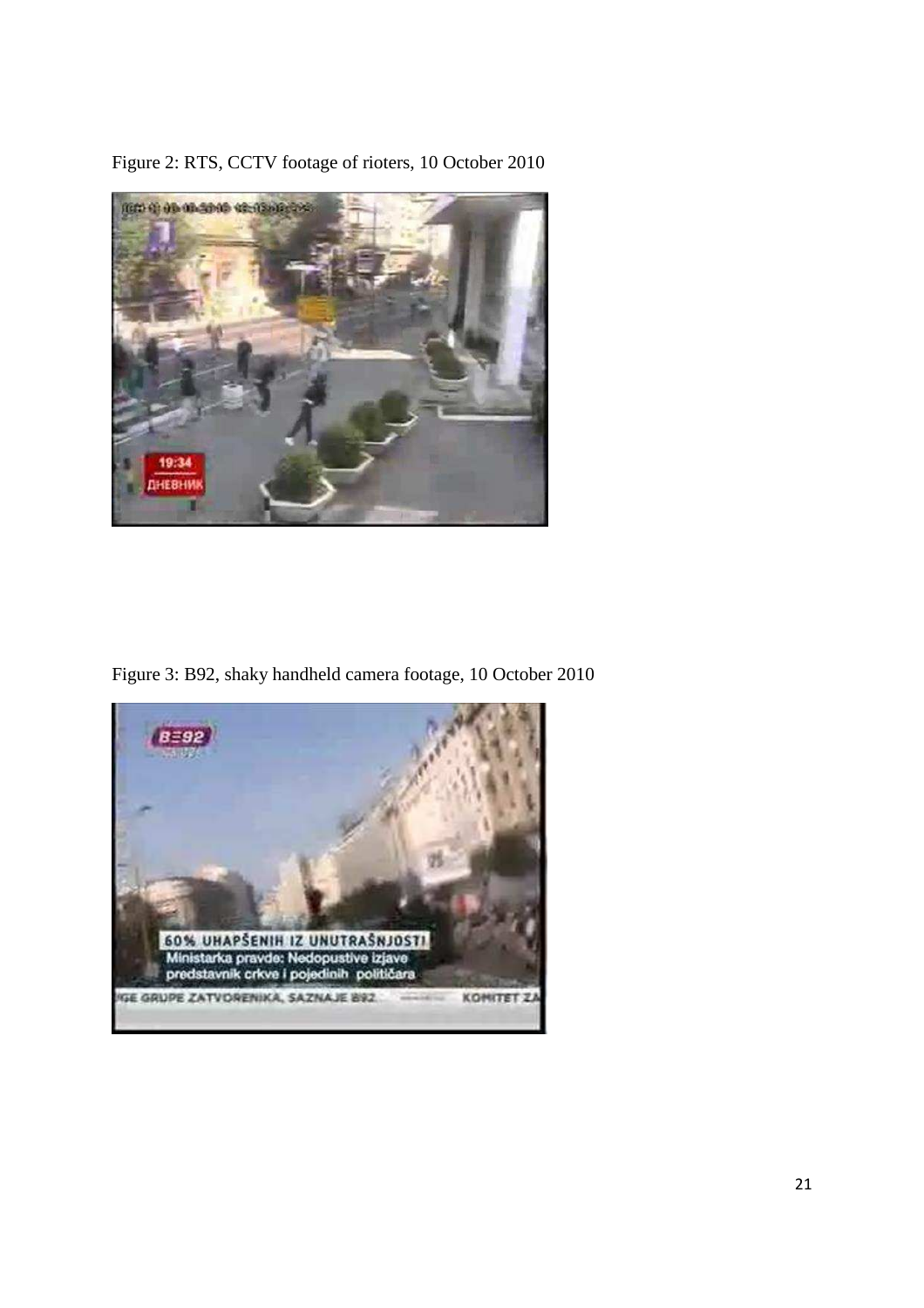Figure 4: TV Prva, street level images of destruction, 10 October 2010



Figure 5: TV Prva, journalists argue at press conference, 13 October 2010

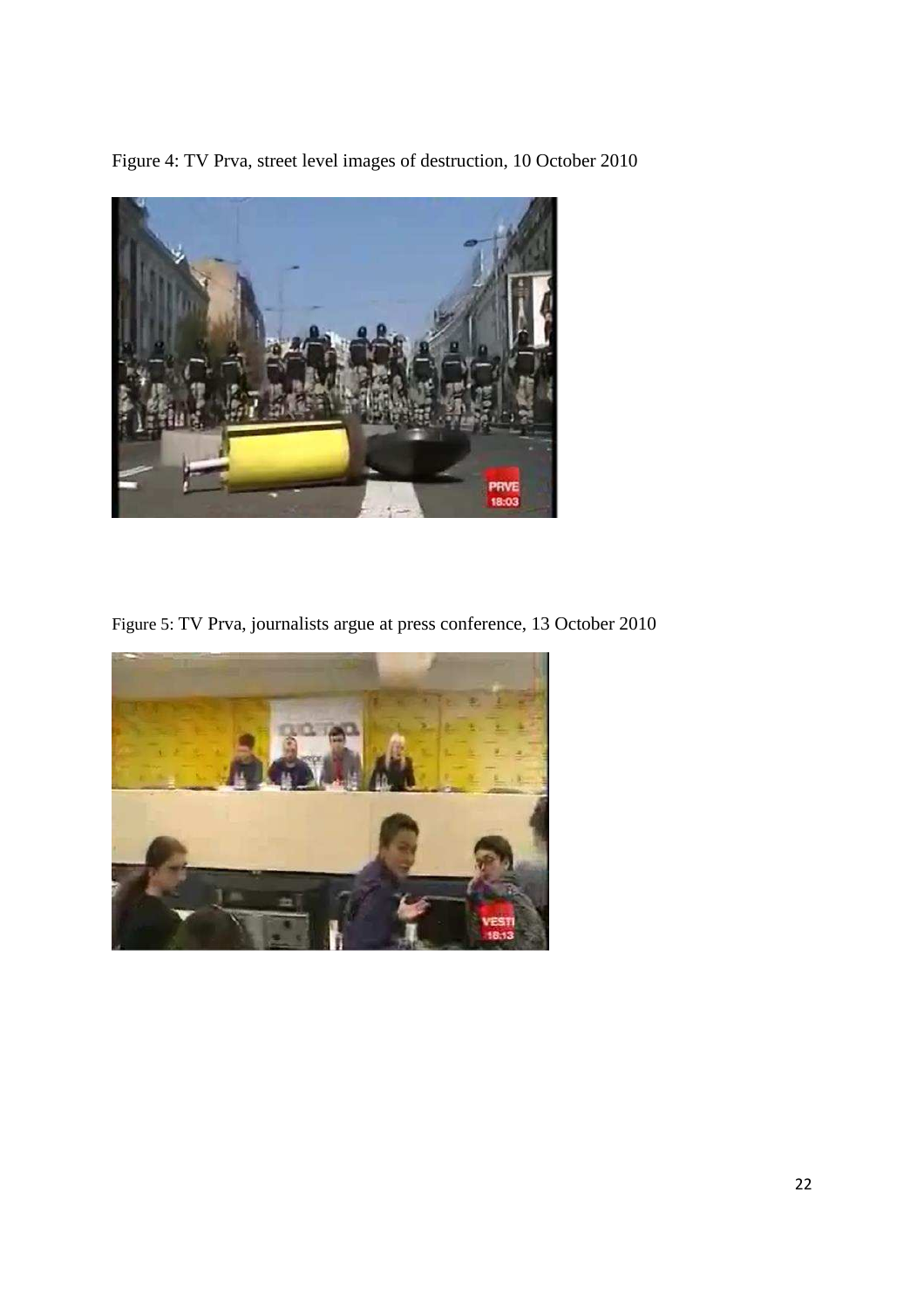# Figure 6: TV Prva, YouTube footage, 11 October 2010

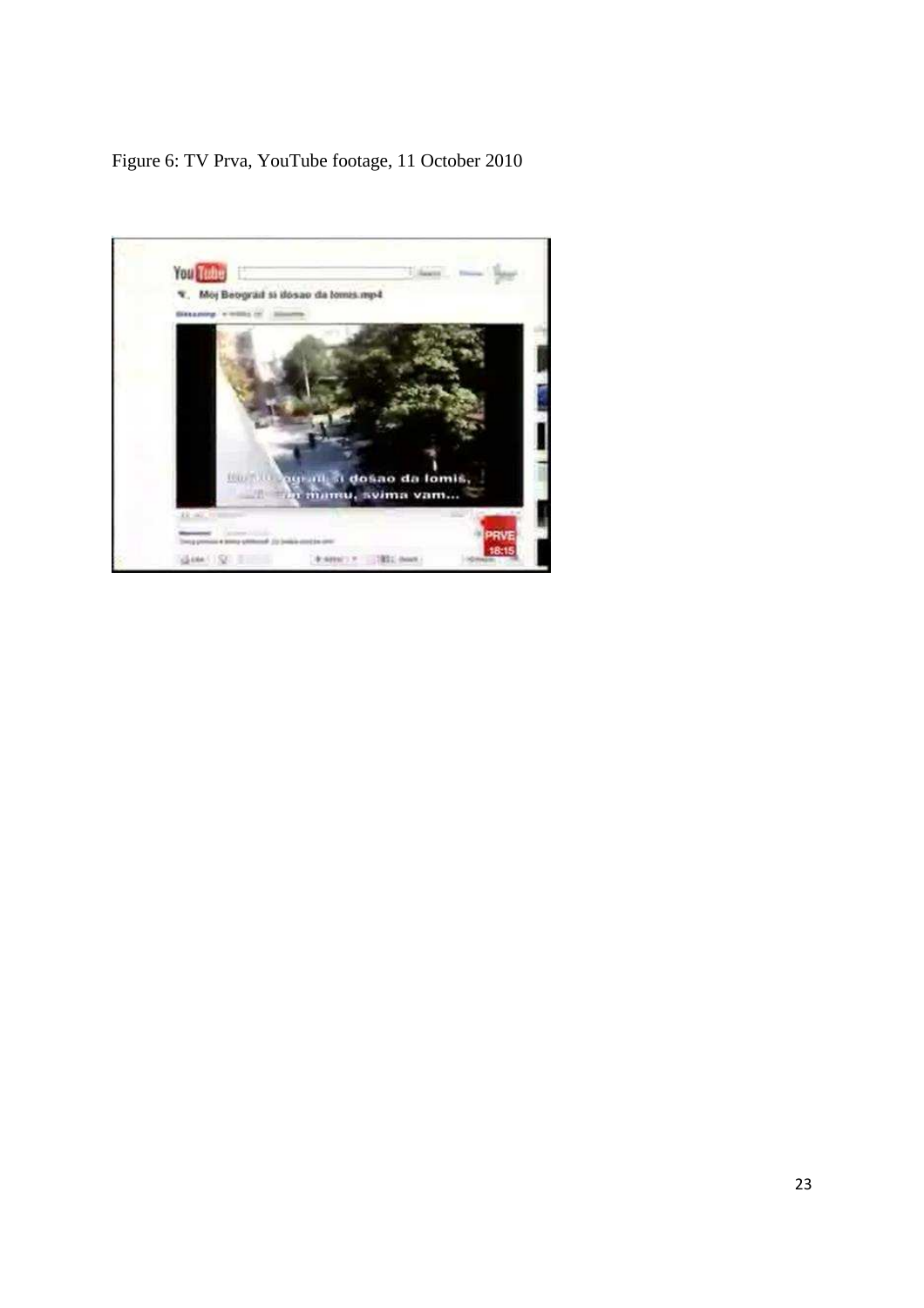# **References**

Allan S (2013) Citizen Witnessing: Revisioning Journalism in Times of Crisis. London: Wiley.

Barthes R (1977 [1964]) Rhetoric of the Image. In: Barthes R, Image, Music, Text. New York: Hill and Wang, pp. 32-51.

Bilić, B. (2016). Europe  $\blacktriangledown$  Gays? Europeanisation and Pride Parades in Serbia. In Bilić B (ed), LGBT Activism and Europeanisation in the Post-Yugoslav Space: On the Rainbow Way to Europe. London: Palgrave Macmillan, pp. 117–153.

Binnie J and Skeggs B (2004) Cosmopolitan knowledge and the production and consumption of sexualized space: Manchester's gay village. The Sociological Review 52: 39–61.

BLIC (2010) Tadić podržao održavanje Parade ponosa, BLIC online, 30 June. Available at: [http://www.blic.rs/vesti/drustvo/tadic-podrzao-odrzavanje-parade-ponosa/bzj4418.](http://www.blic.rs/vesti/drustvo/tadic-podrzao-odrzavanje-parade-ponosa/bzj4418)

Butler J (2011) Bodies in Alliance and the Politics of the Street. European Institute for Progressive Politics. Available at:<http://www.eipcp.net/transversal/1011/butler/en>

Ellis J (1992) Visible Fictions: Cinema: Television: Video. London: Routledge.

Esser F (2008) Dimensions of Political News Cultures: Sound Bite and Image Bite News in France, Germany, Great Britain, and the United States. International Journal of Press/Politics 13: 401-428.

Dragićević Šešić M (1997) Street as a Political Space: The Space Of Carnivalization. Sociologija - *[Časopis za sociologiju, socijalnu psihologiju i socijalnu antropologiju](http://www.komunikacija.org.rs/komunikacija/casopisi/sociologija/index_html?stdlang=ser_lat)* [\(Sociology. Journal of Sociology, Social Psychology and Social Anthropology\)](http://www.komunikacija.org.rs/komunikacija/casopisi/sociologija/index_html?stdlang=dk) 39(1): 95-100.

Ejdus F and Božović M (2016) Europeanisation and indirect resistance: Serbian police and Pride Parades. The International Journal of Human Rights, Published online: 31 Mar 2016, 1-19:<http://dx.doi.org/10.1080/13642987.2016.1161212>

Galtung J and Ruge MH (1965) The Structure of Foreign News. Journal of Peace Research 2(1): 64-91.

Gamson WA and Modigliani A (1987) The changing culture of affirmative action. In Braungart RG and Braungart MM (eds) Research in Political Sociology, Greenwich: JAI Press, pp. 137-177.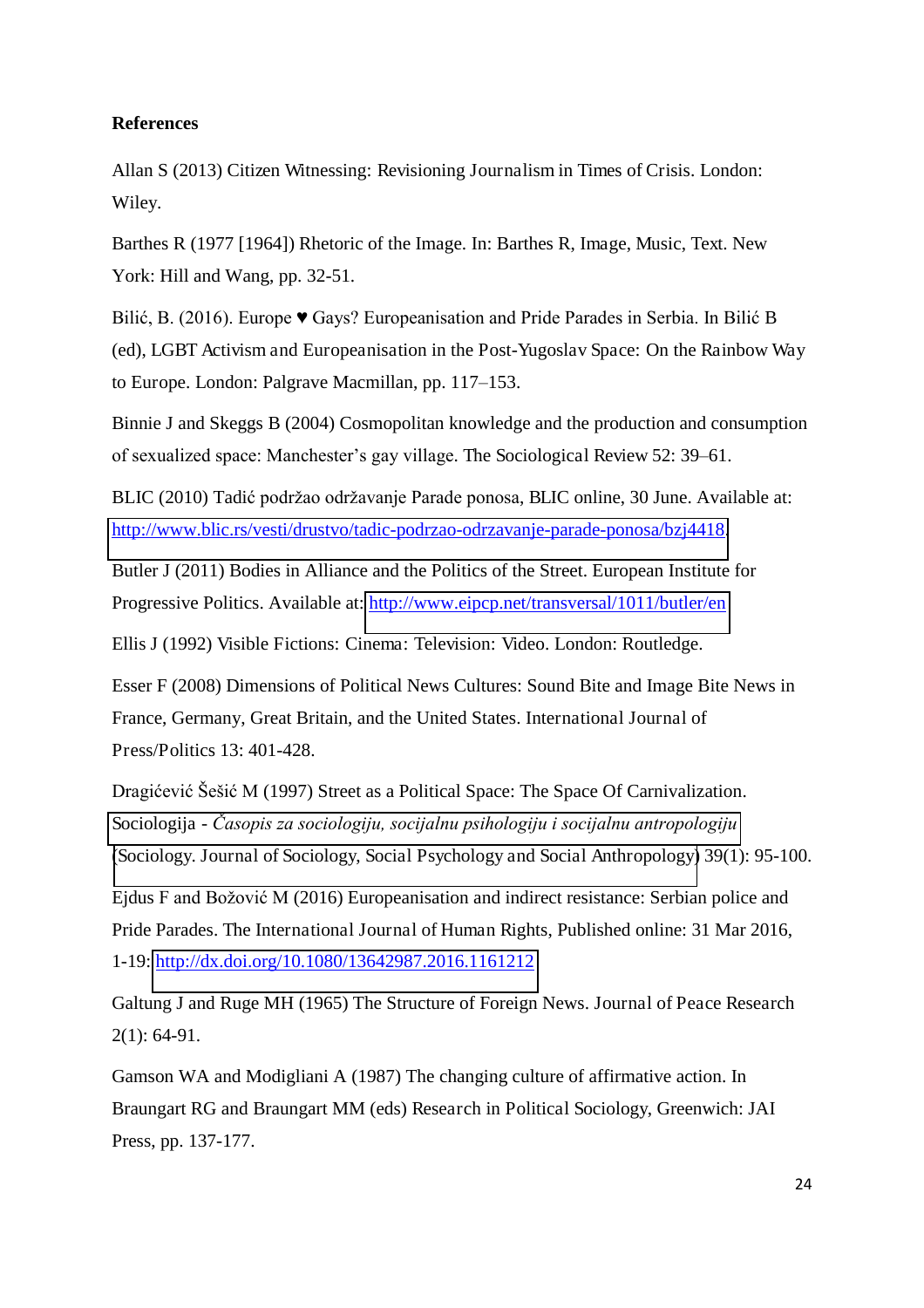Jansen S (2001) The streets of Beograd. Urban space and protest identities in Serbia. Political Geography 20 (2001): 35–55.

Johnson D (2012) We are Waiting for You: The Discursive (De)construction of Belgrade Pride 2009. Sextures 2(2): 6-31.

Johnston LT and Waitt G (2015) The spatial politics of Gay Pride parades and festivals: Emotional activism. In: Paternotte D and Tremblay M (eds) The Ashgate Research Companion to Lesbian and Gay Activism. Farnham, England: Ashgate, pp.105-119.

Jovanović M (2013) Silence or Condemnation: The Orthodox Church on Homosexuality in Serbia. Druzboslovne razprave 29(73): 79–95.

Kahlina K (2013) Contested terrain of sexual citizenship: EU accession and the changing position of sexual minorities in the post-Yugoslav context. The Europeanisation of Citizenship in the Successor States of the Former Yugoslavia (CITSEE), Working Paper Series 2013/33. Edinburgh.

MacDowall A (2017) Serbia gets its first female – and gay – prime minister. The Guardian. Retrieved from: https://www.theguardian.com/world/2017/jun/15/serbia-gains-its-firstfemale-and-gay-prime-minister-ana-brnabic

Mikuš M (2011) 'State Pride': Politics of LGBT Rights and Democratisation in 'European Serbia'. East European Politics and Societies 25(4), 834-851.

Mimica A (1997) The awakening of the civil society? The 96/97 protest in Serbia in a sociological perspective. Sociologija - *Časopis za sociologiju, socijalnu psihologiju i*  socijalnu antropologiju [\(Sociology. Journal of Sociology, Social Psychology and Social](http://www.komunikacija.org.rs/komunikacija/casopisi/sociologija/index_html?stdlang=dk)  [Anthropology\)](http://www.komunikacija.org.rs/komunikacija/casopisi/sociologija/index_html?stdlang=dk) 39(1): 5-14.

Nielsen CA (2013) Stronger than the state? Football hooliganism, political extremism and the Gay Pride Parades in Serbia. Sport in Society, 16(8): 1038-1053.

Papić Z (1994) From State Socialism to State Nationalism: The Case of Serbia in Gender Perspective. Refuge, 14(3): 10-14.

Rodriguez L and Dimitrova DV (2011) The levels of visual framing. Journal of Visual Literacy, 30(1): 48-65.

RTV (2010) Dačić ne bi sam na gej paradu. Tanjug, 9 July. Available at: [http://www.rtv.rs/sr\\_lat/politika/dacic:-kao-politicar-podrzavam-paradu-ponosa\\_199962.html](http://www.rtv.rs/sr_lat/politika/dacic:-kao-politicar-podrzavam-paradu-ponosa_199962.html)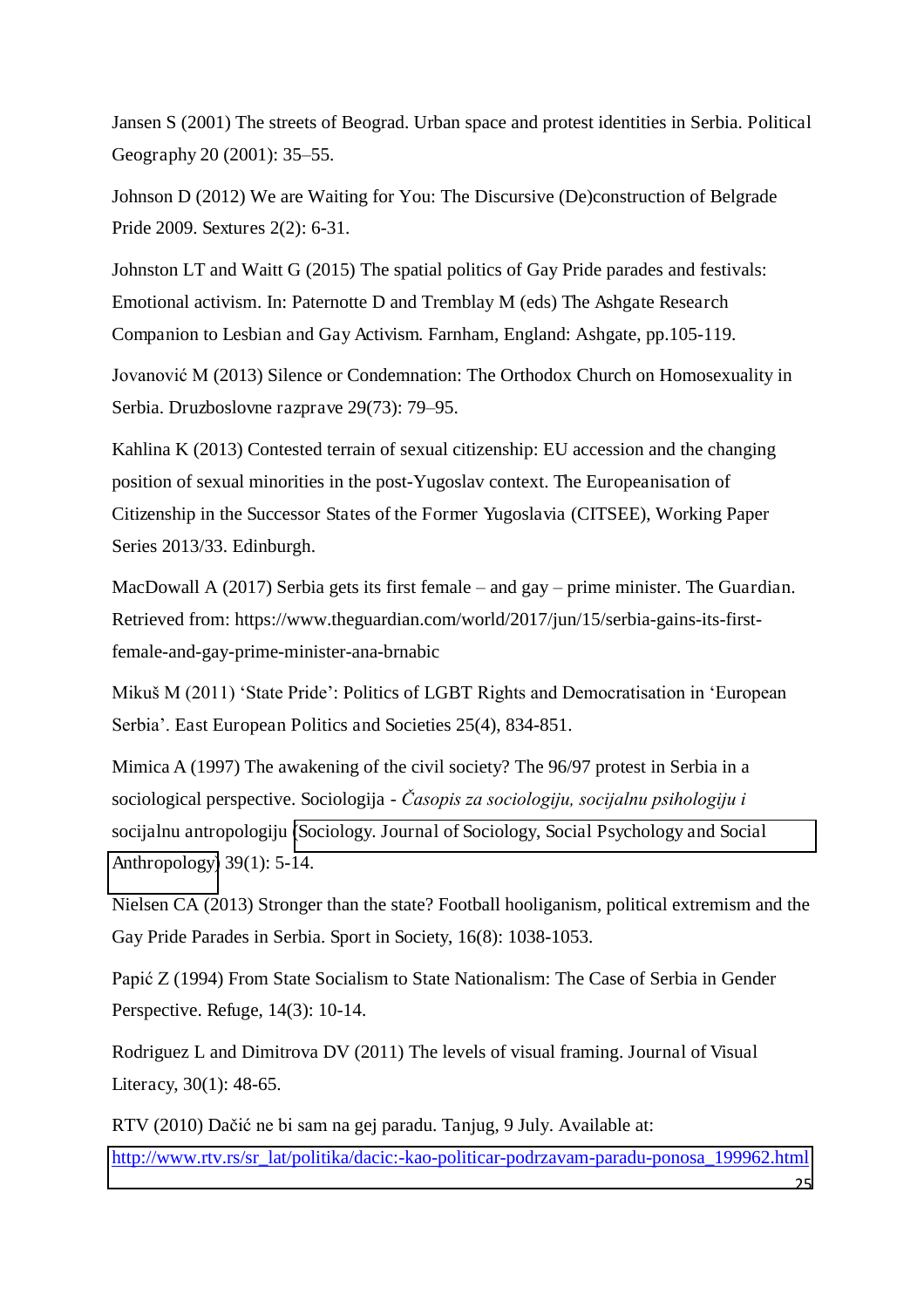Sawer M (2007) Wearing your Politics on your Sleeve: The Role of Political Colours in Social Movements. Social Movement Studies: Journal of Social, Cultural and Political Protest, 6(1): 39-56.

Serbian Orthodox Church (2010) 'The Holy Assembly of Bishops of the Serbian Orthodox Church', press release, 8 October 2010. Available at:

http://www.spc.rs/sr/saopstenje\_svetog\_arhijerejskog\_sinoda\_povodom\_najava\_gejparade\_u \_beogradu

Spasić I and Pavićević Dj (1997) Symbolization and Collective Identity In Civic Protest. Sociologija - *[Časopis za sociologiju, socijalnu psihologiju i socijalnu antropologiju](http://www.komunikacija.org.rs/komunikacija/casopisi/sociologija/index_html?stdlang=ser_lat)*, [\(Sociology. Journal of Sociology, Social Psychology and Social Anthropology\)](http://www.komunikacija.org.rs/komunikacija/casopisi/sociologija/index_html?stdlang=dk), 39(1): 73-93.

Stakić I (2015) Securitization of LGBTIQ minorities in Serbian far-right discourses. Intersections, East European Journal of Society and Politics, 1(1):183-206.

Stella F (2013) Queer Space, Pride, and Shame in Moscow. Slavic Review 72(3): 458-480.

Tomić Dj (2009) Ulične studije – odsek: protest! Studentski protesti tokom "ere Milošević.

In: Tomić Dj and Atanacković P (eds) *Društvo u pokretu: Novi društveni pokreti u*  Jugoslaviji od 1968. do danas. Cenzura, pp. 188–237.

Vujović S (1997) Pokretni praznik - protest 96/97 kao urbani fenomen. In Babović M, Cvejić

 $\overline{a}$ 

S, Lazić M and Vuletić V (eds) *Ajmo, 'ajde, svi u šetnju* - *građanski i stud*entski protest 96/97. Belgrade: Media centre.

Woodcock S (2009) Gay pride as violent containment in Romania: A brave new Europe. Sextures 1(1): 7-23.

<sup>&</sup>lt;sup>1</sup> We recognise that 'community' is a problematic term and we do not intend to imply a homogenous group by its use. Indeed, some local activists in Serbia are critical of the Pride organisers' detachment from the local population and the negative consequences that the event can have on everyday reality for LGBT people in Serbia (Bilic 2016). However, our interest here is in how the groups are identified and constructed in news coverage and this term is more inclusive than 'activists' but demonstrates a public mobilisation beyond 'population'.

<sup>&</sup>lt;sup>2</sup> 'Ko "diriguje" hiljadama huligana' (Who "orchestrates" thousands of hooligans), B92, 11 October 2010. [http://www.b92.net/info/vesti/index.php?yyyy=2010&mm=10&dd=11&nav\\_category=12&nav\\_id=464440](http://www.b92.net/info/vesti/index.php?yyyy=2010&mm=10&dd=11&nav_category=12&nav_id=464440) (accessed 27 January 2017)